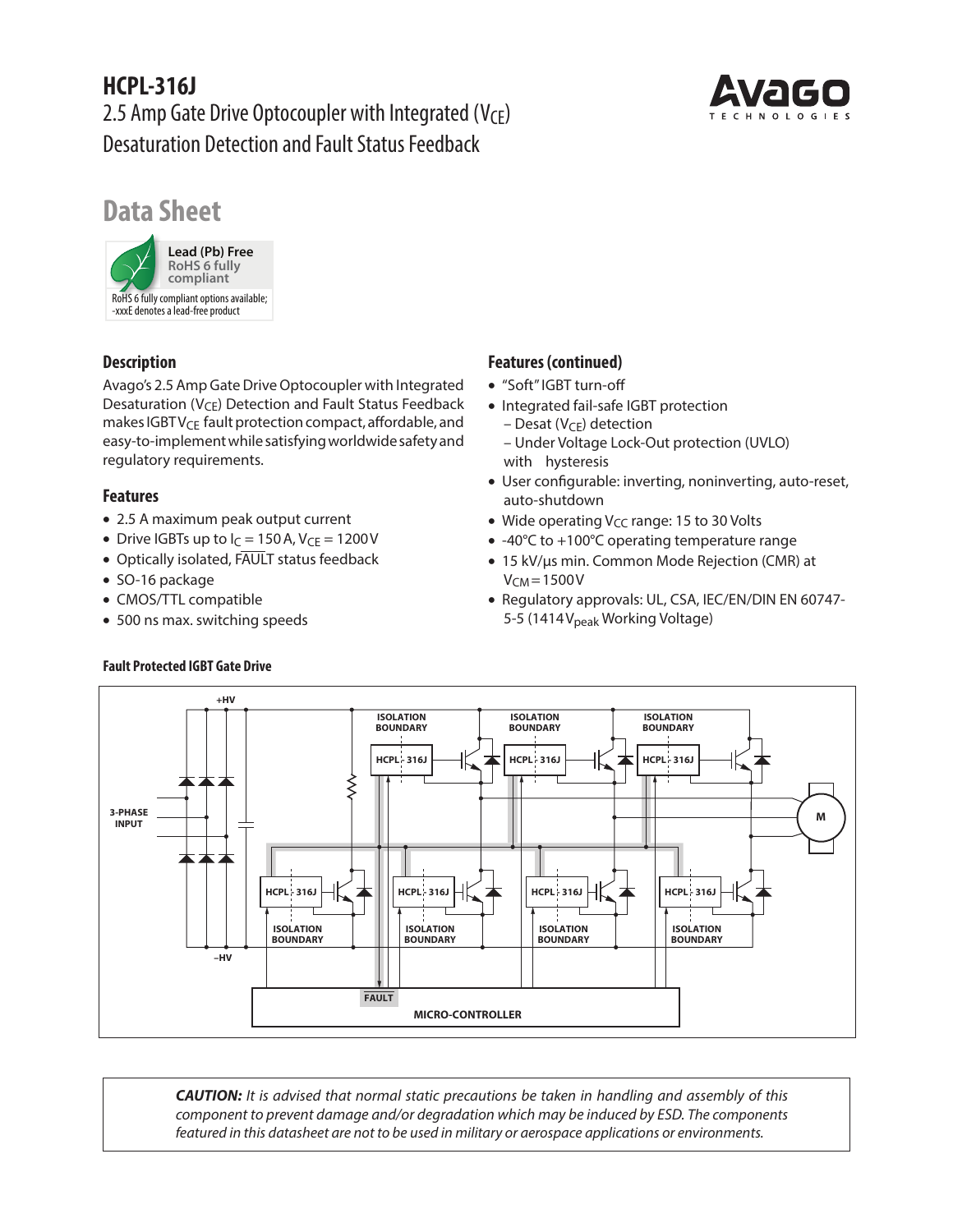#### **Typical Fault Protected IGBT Gate Drive Circuit**

The HCPL-316J is an easy-to-use, intelligent gate driver which makes IGBT V<sub>CE</sub> fault protection compact, affordable, and easy-to-implement. Features such as user configurable inputs, integrated  $V_{CE}$  detection, under voltage lockout (UVLO), "soft" IGBT turn-off and isolated fault feedback provide maximum design flexibility and circuit protection.



#### **Figure 1. Typical desaturation protected gate drive circuit, noninverting.**

#### **Description of Operation during Fault Condition**

- 1. DESAT terminal monitors the IGBT V<sub>CE</sub> voltage through D<sub>DESAT</sub>.
- 2. When the voltage on the DESAT terminal exceeds 7 volts, the IGBT gate voltage  $(V_{\text{OUT}})$  is slowly lowered.
- 3. FAULT output goes low, notifying the microcontroller of the fault condition.
- 4. Microcontroller takes appropriate action.

#### **Output Control**

The outputs ( $V_{\text{OUT}}$  and  $\overline{\text{FAULT}}$ ) of the HCPL-316J are controlled by the combination of V<sub>IN</sub>, UVLO and a detected IGBT Desat condition. As indicated in the below table, the HCPL-316J can be configured as inverting or non-inverting using the  $V_{IN+}$  or  $V_{IN-}$  inputs respectively. When an inverting configuration is desired,  $V_{IN+}$  must be held high and  $V_{IN}$  toggled. When a non-inverting configuration is desired,  $V_{IN}$  must be held low and  $V_{IN}$  toggled. Once UVLO is not active ( $V_{CC2}$  -  $V_E > V_{UVLO}$ ),  $V_{OUT}$  is allowed to go high, and the DESAT (pin 14) detection feature of the HCPL-316J will be the primary source of IGBT protection. UVLO is needed to ensure DESAT is functional. Once V<sub>U-</sub>  $V1O+$  > 11.6 V, DESAT will remain functional until V<sub>UVLO</sub>- $<$ 12.4 V. Thus, the DESAT detection and UVLO features of the HCPL-316J work in conjunction to ensure constant IGBT protection.

|           |                  |                   | <b>Desat Condition</b> | Pin <sub>6</sub> |             |
|-----------|------------------|-------------------|------------------------|------------------|-------------|
|           |                  | <b>UVLO</b>       | Detected on            | (FAULT)          |             |
| $V_{IN+}$ | V <sub>IN-</sub> | $(V_{CC2} - V_E)$ | <b>Pin 14</b>          | <b>Output</b>    | <b>VOUT</b> |
| X         | Χ                | Active            |                        |                  | Low         |
| Χ         | Х                | Χ                 | Yes                    | Low              | Low         |
| Low       | Χ                | Χ                 |                        |                  | Low         |
| Χ         | High             | Χ                 |                        |                  | Low         |
| High      | Low              | Not Active        | No                     | High             | High        |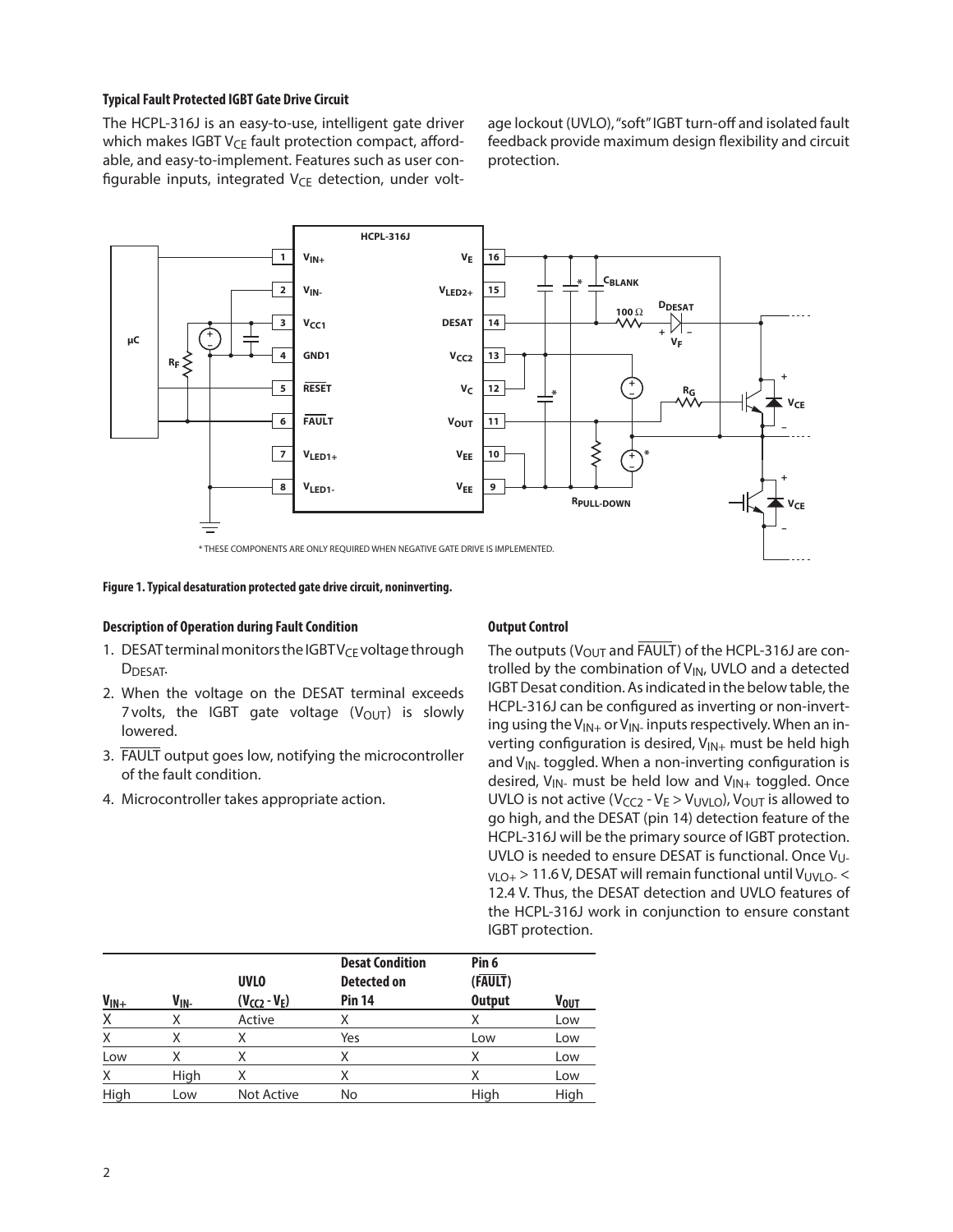#### **Product Overview Description**

The HCPL-316J is a highly integrated power control device that incorporates all the necessary components for a complete, isolated IGBT gate drive circuit with fault protection and feedback into one SO-16 package. TTL input logic levels allow direct interface with a microcontroller, and an optically isolated power output stage drives IGBTs with power ratings of up to 150 A and 1200 V. A high speed internal optical link minimizes the propagation delays between the microcontroller and the IGBT while allowing the two systems to operate at very large common mode voltage differences that are common in industrial motor drives and other power switching applications. An output IC provides local protection for the IGBT to prevent damage during overcurrents, and a second optical link provides a fully isolated fault status feedback signal for the microcontroller. A built in "watchdog" circuit monitors the power stage supply voltage to prevent IGBT caused by insufficient gate drive voltages. This integrated IGBT gate driver is designed to increase the performance and reliability of a motor drive without the cost, size, and complexity of a discrete design.

Two light emitting diodes and two integrated circuits housed in the same SO-16 package provide the input control circuitry, the output power stage, and two optical channels. The input Buffer IC is designed on a bipolar process, while the output Detector IC is designed manufactured on a high voltage BiCMOS/Power DMOS

process. The forward optical signal path, as indicated by LED1, transmits the gate control signal. The return optical signal path, as indicated by LED2, transmits the fault status feedback signal. Both optical channels are completely controlled by the input and output ICs respective-ly, making the internal isolation boundary transparent to the microcontroller.

Under normal operation, the input gate control signal directly controls the IGBT gate through the isolated output detector IC. LED2 remains off and a fault latch in the input buffer IC is disabled. When an IGBT fault is detected, the output detector IC immediately begins a "soft" shutdown sequence, reducing the IGBT current to zero in a controlled manner to avoid potential IGBT damage from inductive overvoltages. Simultaneously, this fault status is transmitted back to the input buffer IC via LED2, where the fault latch disables the gate control input and the active low fault output alerts the microcontroller.

During power-up, the Under Voltage Lockout (UVLO) feature prevents the application of insufficient gate voltage to the IGBT, by forcing the HCPL-316J's output low. Once the output is in the high state, the DESAT  $(V_{CE})$  detection feature of the HCPL-316J provides IGBT protection. Thus, UVLO and DESAT work in conjunction to provide constant IGBT protection.

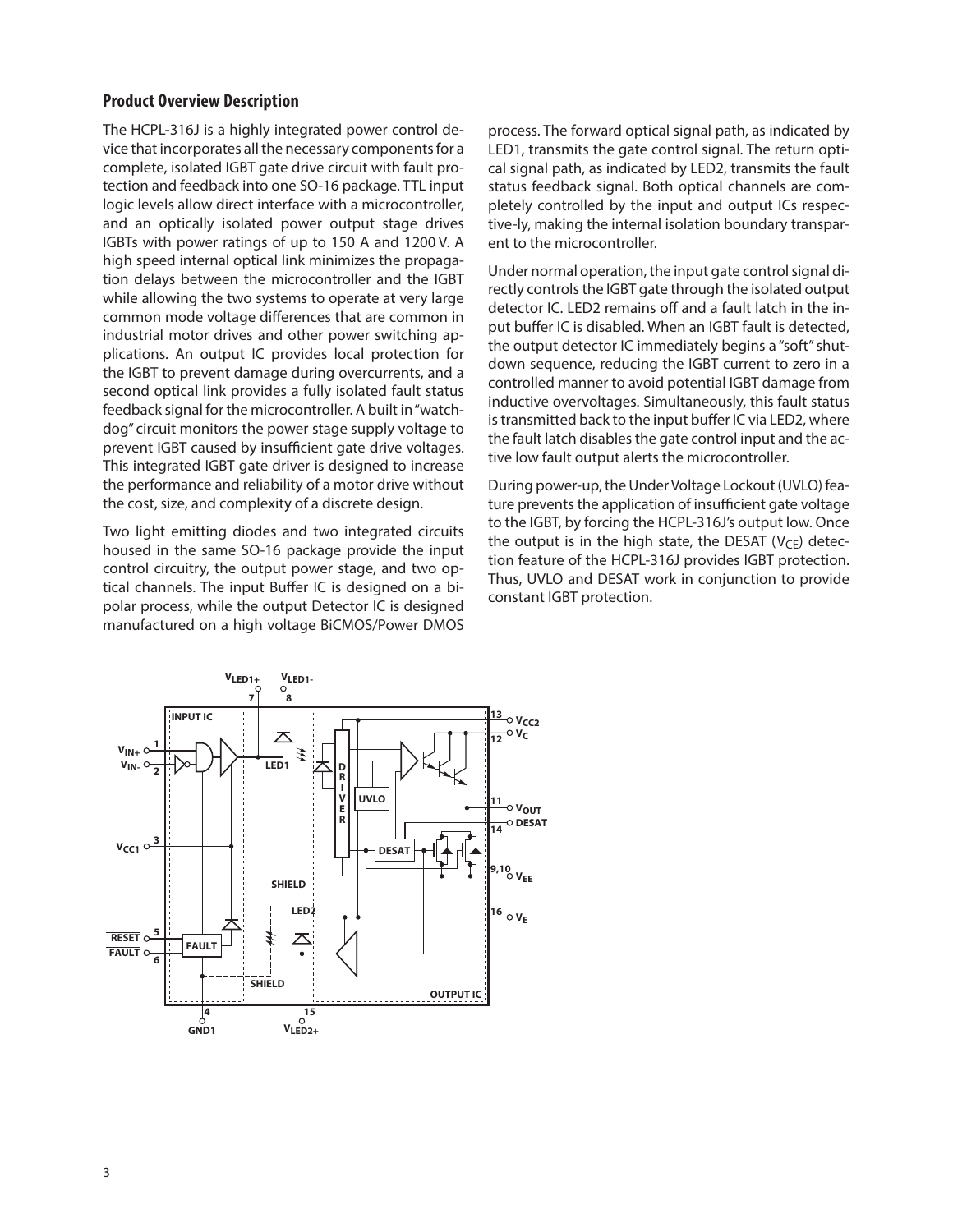# **Package Pin Out**



# **Pin Descriptions**

| <b>Symbol</b>       | <b>Description</b>                                                                                                                                                                                                                                                                                                                                                                                                                                                               | <b>Symbol</b>    | <b>Description</b>                                                                                                                                                                                                                        |
|---------------------|----------------------------------------------------------------------------------------------------------------------------------------------------------------------------------------------------------------------------------------------------------------------------------------------------------------------------------------------------------------------------------------------------------------------------------------------------------------------------------|------------------|-------------------------------------------------------------------------------------------------------------------------------------------------------------------------------------------------------------------------------------------|
| $V_{IN+}$           | Noninverting gate drive voltage output (VOUT)<br>control input.                                                                                                                                                                                                                                                                                                                                                                                                                  | $V_{E}$          | Common (IGBT emitter) output supply voltage.                                                                                                                                                                                              |
| $V_{IN}$            | Inverting gate drive voltage output<br>(V <sub>OUT</sub> ) control input.                                                                                                                                                                                                                                                                                                                                                                                                        | $VLED2+$         | LED 2 anode. This pin must be left unconnected<br>for guaranteed data sheet performance. (For<br>optical coupling testing only.)                                                                                                          |
| V <sub>CC1</sub>    | Positive input supply voltage. (4.5 V to 5.5 V)                                                                                                                                                                                                                                                                                                                                                                                                                                  | <b>DESAT</b>     | Desaturation voltage input. When the voltage<br>on DESAT exceeds an internal reference<br>voltage of 7V while the IGBT is on, FAULT<br>output is changed from a high impedance<br>state to a logic low state within 5 us. See<br>Note 25. |
| GND1                | Input Ground.                                                                                                                                                                                                                                                                                                                                                                                                                                                                    | V <sub>CC2</sub> | Positive output supply voltage.                                                                                                                                                                                                           |
| <b>RESET</b>        | FAULT reset input. A logic low input for at least<br>0.1 µs, asynchronously resets FAULT output high<br>and enables V <sub>IN</sub> . Synchronous control of RESET<br>relative to VIN is required. RESET is not affected<br>by UVLO. Asserting RESET while V <sub>OUT</sub> is high does<br>not affect VOUT.                                                                                                                                                                     | $V_C$            | Collector of output pull-up triple-darlington<br>transistor. It is connected to V <sub>CC2</sub> directly or<br>through a resistor to limit output turn-on<br>current.                                                                    |
| <b>FAULT</b>        | Fault output. FAULT changes from a high<br>impedance state to a logic low output within<br>5 µs of the voltage on the DESAT pin exceeding<br>an internal reference voltage of 7V. FAULT<br>output remains low until RESET is brought low.<br>FAULT output is an open collector which allows<br>the FAULT outputs from all HCPL-316Js in a<br>circuit to be connected together in a "wired OR"<br>forming a single fault bus for interfacing directly<br>to the micro-controller. | <b>VOUT</b>      | Gate drive voltage output.                                                                                                                                                                                                                |
| $V_{LED1+}$         | LED 1 anode. This pin must be left unconnected<br>for guaranteed data sheet performance. (For<br>optical coupling testing only.)                                                                                                                                                                                                                                                                                                                                                 | VEE              | Output supply voltage.                                                                                                                                                                                                                    |
| VLED <sub>1</sub> - | LED 1 cathode. This pin must be connected to<br>ground.                                                                                                                                                                                                                                                                                                                                                                                                                          |                  |                                                                                                                                                                                                                                           |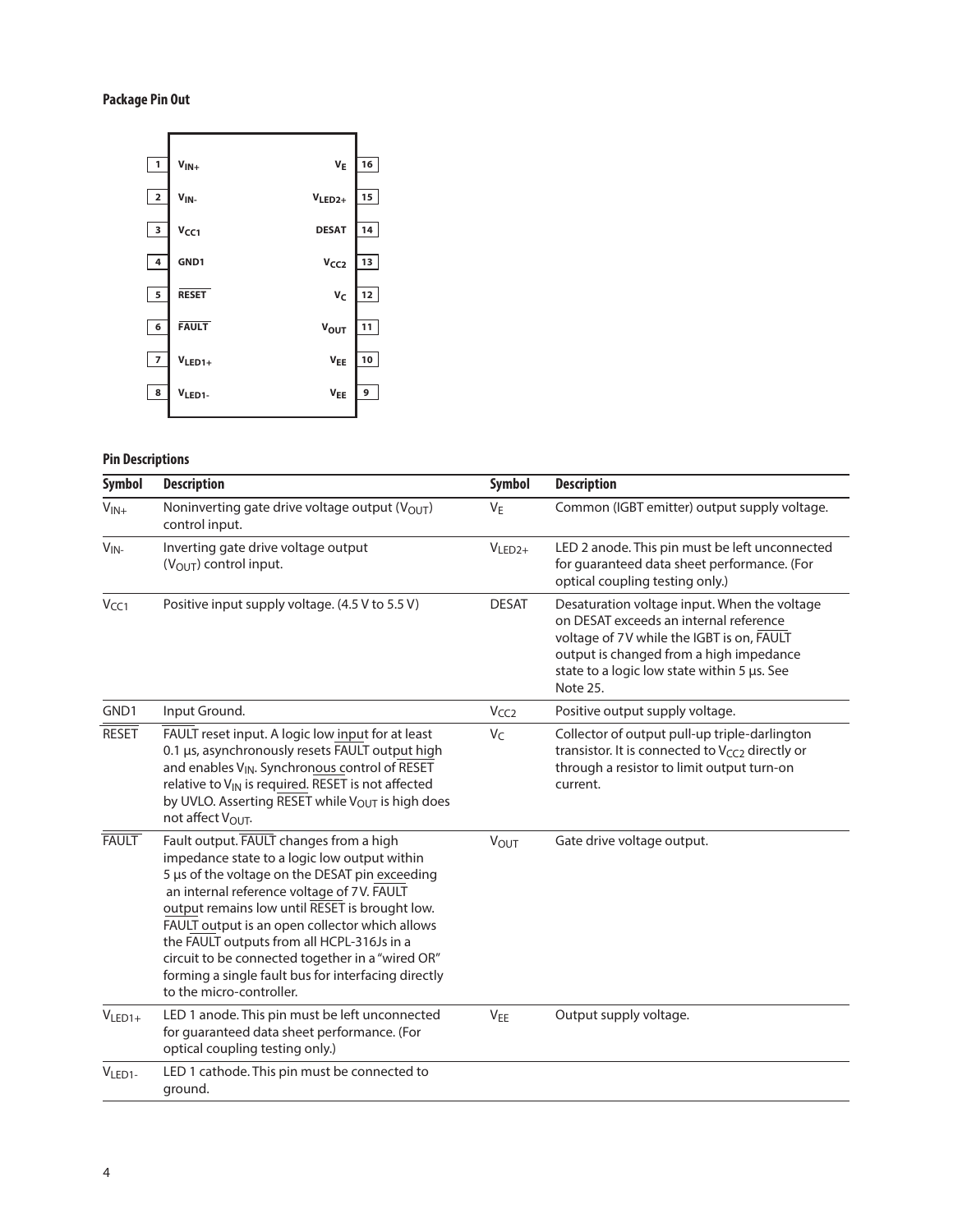## **Ordering Information**

| <b>Option</b>    |             |                 |                |                |        |                      |                 |
|------------------|-------------|-----------------|----------------|----------------|--------|----------------------|-----------------|
|                  | <b>RoHS</b> | <b>Non RoHS</b> |                | <b>Surface</b> | Tape   | <b>IEC/EN/DIN EN</b> |                 |
| Part number      | Compliant   | Compliant       | <b>Package</b> | Mount          | & Reel | 60747-5-5            | <b>Quantity</b> |
| <b>HCPL-316J</b> | $-000E$     | No option       | $SO-16$        |                |        |                      | 45 per tube     |
|                  | $-500E$     | #500            |                |                |        |                      | 850 per reel    |

HCPL-316J is UL Recognized with 5000 Vrms for 1 minute per UL1577.

To order, choose a part number from the part number column and combine with the desired option from the option column to form an order entry.

Example 1:

HCPL-316J-500E to order product of SO-16 Surface Mount package in Tape and Reel packaging with IEC/EN/DIN EN 60747-5-5 Safety Approval in RoHS compliant.

Example 2:

HCPL-316J to order product of SO-16 Surface Mount package in tube packaging with IEC/EN/DIN EN 60747-5-5 Safety Approval and non RoHS compliant.

Option datasheets are available. Contact your Avago sales representative or authorized distributor for information.

Remarks: The notation '#XXX' is used for existing products, while (new) products launched since 15th July 2001 and RoHS compliant option will use '-XXXE'.

## **Package Outline Drawings**

#### **16-Lead Surface Mount**



Floating lead protrusion is 0.25 mm (10 mils) Max.

Note: Initial and continued variation in color of the white mold compound is normal and does not affect performance or reliability of the device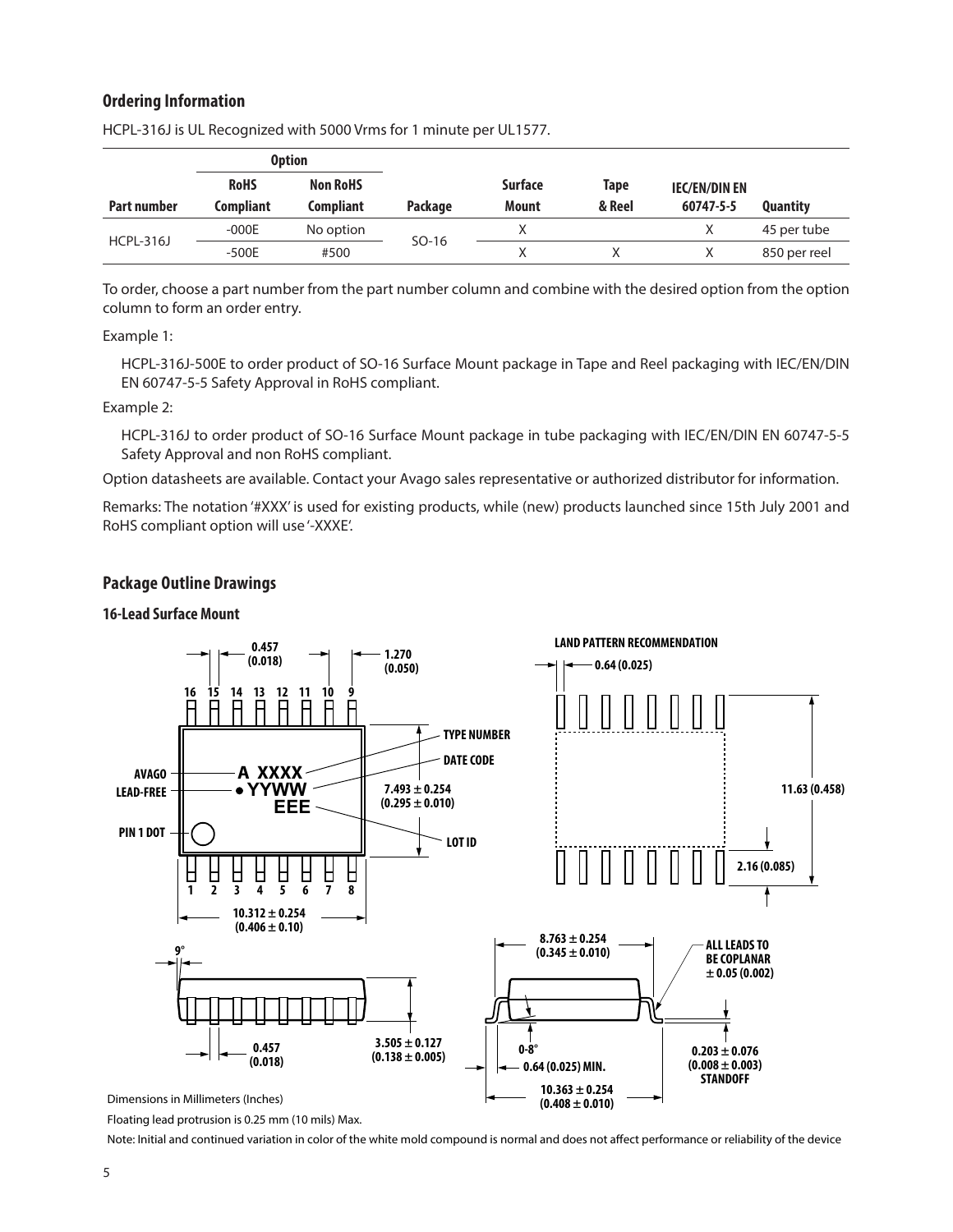## **Recommended Pb-Free IR Profile**

Recommended reflow condition as per JEDEC Standard, J-STD-020 (latest revision). Non-Halide Flux should be used.

#### **Regulatory Information**

The HCPL-316J has been approved by the following organizations:

|            | <b>IEC/EN/DIN EN 60747-5-5</b> | Approval under: DIN EN 60747-5-5 (VDE 0884-5):2011-11 EN 60747-5-5:2011                                             |
|------------|--------------------------------|---------------------------------------------------------------------------------------------------------------------|
| UL         |                                | Approval under UL 1577, component recognition program up to $V_{\text{ISO}}$ = 5000 $V_{\text{RMS}}$ . File E55361. |
| <b>CSA</b> |                                | Approval under CSA Component Acceptance Notice #5, File CA 88324.                                                   |

#### **IEC/EN/DIN EN 60747-5-5 Insulation Characteristics**

| <b>Description</b>                                                                                                                                            | <b>Symbol</b>           | <b>Characteristic</b> | <b>Unit</b>  |
|---------------------------------------------------------------------------------------------------------------------------------------------------------------|-------------------------|-----------------------|--------------|
| Installation classification per DIN VDE 0110/1.89, Table 1                                                                                                    |                         |                       |              |
| for rated mains voltage $\leq 150$ Vrms                                                                                                                       |                         | $I - IV$              |              |
| for rated mains voltage $\leq$ 300 Vrms                                                                                                                       |                         | $I - IV$              |              |
| for rated mains voltage $\leq 600$ Vrms                                                                                                                       |                         | $I - IV$              |              |
| for rated mains voltage $\leq 1000$ Vrms                                                                                                                      |                         | $I$ - $III$           |              |
| <b>Climatic Classification</b>                                                                                                                                |                         | 55/100/21             |              |
| Pollution Degree (DIN VDE 0110/1.89)                                                                                                                          |                         | $\overline{2}$        |              |
| Maximum Working Insulation Voltage                                                                                                                            | <b>VIORM</b>            | 1414                  | Vpeak        |
| Input to Output Test Voltage, Method b*<br>$V_{\text{IORM}}$ x 1.875 = $V_{\text{PR}}$ , 100% Production Test with $t_m$ = 1 sec,<br>Partial discharge < 5 pC | <b>V<sub>PR</sub></b>   | 2652                  | Vpeak        |
| Input to Output Test Voltage, Method a*<br>$V_{\text{IORM}}$ x 1.6 = $V_{\text{PR}}$ , Type and Sample Test, $t_m$ = 10 sec,<br>Partial discharge $<$ 5 pC    | <b>V<sub>PR</sub></b>   | 2262                  | Vpeak        |
| Highest Allowable Overvoltage*<br>(Transient Overvoltage t <sub>ini</sub> = 60 sec)                                                                           | <b>VIOTM</b>            | 8000                  | Vpeak        |
| Safety-Limiting Values - Maximum Values Allowed in the Event of a Failure,<br>Also See Figure 2.                                                              |                         |                       |              |
| Case Temperature                                                                                                                                              | $T_S$                   | 175                   | $\mathrm{C}$ |
| Input Current                                                                                                                                                 | Is, INPUT               | 400                   | mA           |
| <b>Output Power</b>                                                                                                                                           | P <sub>S</sub> , OUTPUT | 1200                  | mW           |
| Insulation Resistance at $T_S$ , $V_{1O} = 500$ V                                                                                                             | R <sub>S</sub>          | $\geq 10^9$           | Ω            |

Refer to IEC/EN/DIN EN 60747-5-5 Optoisolator Safety Standard section of the Avago Regulatory Guide to Isolation Circuits, AV02-2041EN for a detailed description of Method a and Method b partial discharge test profiles.

**Note:** Isolation characteristics are guaranteed only within the safety maximum ratings which must be ensured by protective circuits in application.



**Figure 2. Dependence of safety limiting values on temperature.**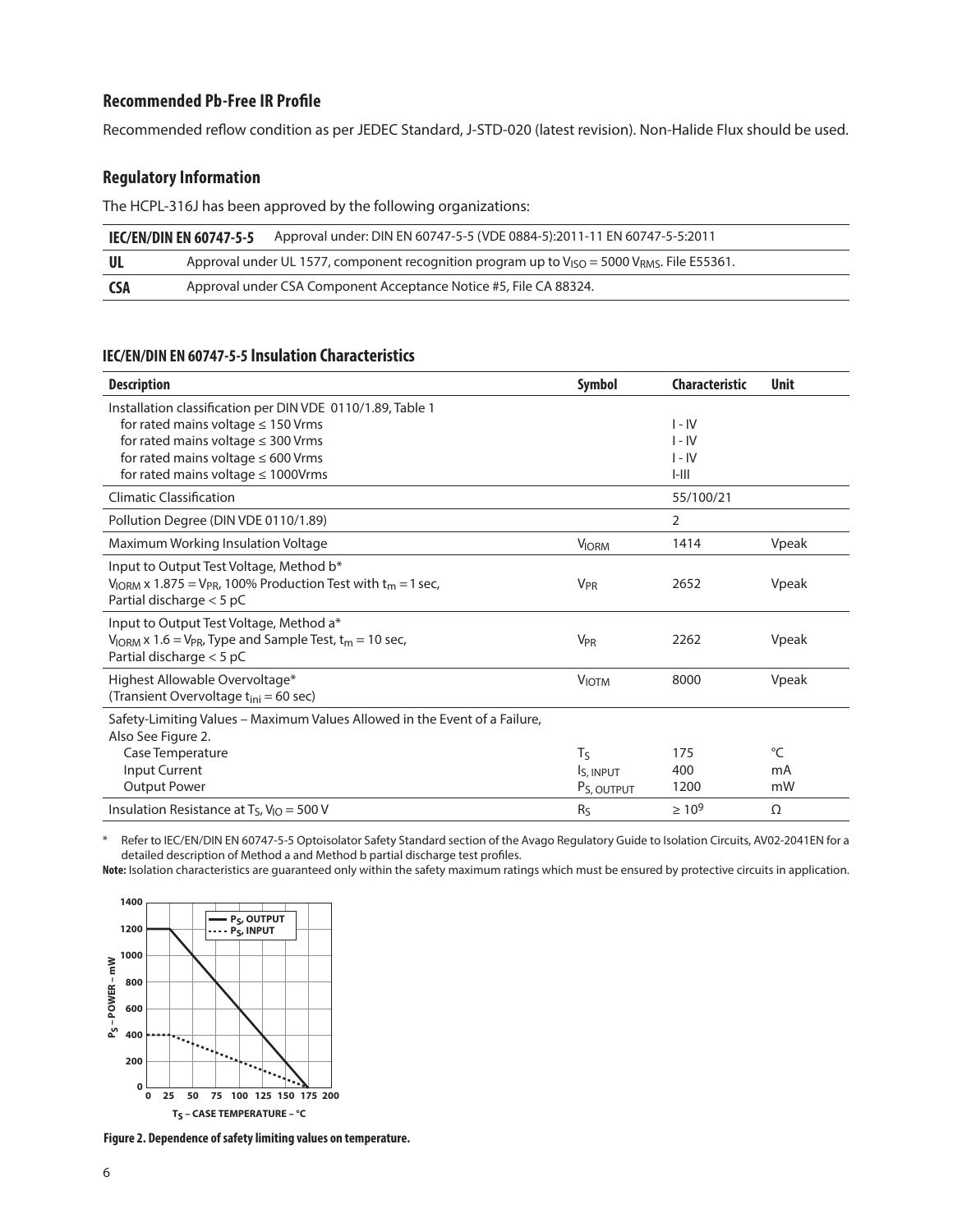## **Package Characteristics**

All specifications and figures are at the nominal (typical) operating conditions of V<sub>CC1</sub> = 5 V, V<sub>CC2</sub> - V<sub>EE</sub> = 30 V,  $V_E$  -  $V_{EE}$  = 0 V, and T<sub>A</sub> = +25°C.

| <b>Parameter</b>                                      | Symbol           | Min. | Typ.      | Max. | <b>Units</b>  | <b>Test Conditions</b>                           | <b>Note</b> |
|-------------------------------------------------------|------------------|------|-----------|------|---------------|--------------------------------------------------|-------------|
| Input-Output Momentary<br><b>Withstand Voltage</b>    | V <sub>ISO</sub> | 5000 |           |      | $V_{rms}$     | $RH < 50\%$ , t = 1 min.,<br>$T_A = 25^{\circ}C$ | 1, 2,<br>3  |
| Resistance (Input-Output)                             | $R_{I-O}$        |      | $>10^{9}$ |      | Ω             | $V_{1-0} = 500$ Vdc                              | 3           |
| Capacitance (Input-Output)                            | $CI-O$           |      | 1.3       |      | рF            | $f = 1$ MHz                                      |             |
| Output IC-to-Pins 9 & 10<br><b>Thermal Resistance</b> | $\theta$ O9-10   |      | 30        |      | $\degree$ C/W | $T_{\Delta} = 100^{\circ}C$                      |             |
| Input IC-to-Pin 4 Thermal Resistance                  | $\theta_{14}$    |      | 60        |      |               |                                                  |             |

# **Insulation and Safety Related Specifications**

| <b>Parameter</b>                                           | Symbol | <b>Value</b> | <b>Units</b> | <b>Conditions</b>                                                                                                                        |
|------------------------------------------------------------|--------|--------------|--------------|------------------------------------------------------------------------------------------------------------------------------------------|
| Minimum External Air Gap<br>(Clearance)                    | L(101) | 8.3          | mm           | Measured from input terminals to output terminals,<br>shortest distance through air.                                                     |
| Minimum External Tracking<br>(Creepage)                    | L(102) | 8.3          | mm           | Measured from input terminals to output terminals,<br>shortest distance path along body.                                                 |
| Minimum Internal Plastic Gap<br>(Internal Clearance)       |        | 0.5          | mm           | Through insulation distance conductor to conductor,<br>usually the straight line distance thickness between<br>the emitter and detector. |
| <b>Tracking Resistance</b><br>(Comparative Tracking Index) | CTI    | >175         | Volts        | DIN IEC 112/VDE 0303 Part 1                                                                                                              |
| <b>Isolation Group</b>                                     |        | Illa         |              | Material Group (DIN VDE 0110, 1/89, Table 1)                                                                                             |

#### **Absolute Maximum Ratings**

| Parameter                             | <b>Symbol</b>                        | Min.          | Max.                  | <b>Units</b> | <b>Note</b>    |  |
|---------------------------------------|--------------------------------------|---------------|-----------------------|--------------|----------------|--|
| Storage Temperature                   | $T_{\sf s}$                          | $-55$         | 125                   | °C           |                |  |
| <b>Operating Temperature</b>          | Т <sub>А</sub>                       | -40           | 100                   |              |                |  |
| <b>Output IC Junction Temperature</b> | Tj                                   |               | 125                   |              | $\overline{4}$ |  |
| Peak Output Current                   | $I_{o (peak)}$                       |               | 2.5                   | A            | 5              |  |
| <b>Fault Output Current</b>           | <b>IFAULT</b>                        |               | 8.0                   | mA           |                |  |
| Positive Input Supply Voltage         | V <sub>CC1</sub>                     | $-0.5$        | 5.5                   | Volts        |                |  |
| Input Pin Voltages                    | $V_{IN+}$ , $V_{IN-}$ and $V_{RFST}$ | $-0.5$        | $V_{CC1}$             |              |                |  |
| <b>Total Output Supply Voltage</b>    | $(V_{CC2} - V_{EE})$                 | $-0.5$        | 35                    |              |                |  |
| Negative Output Supply Voltage        | $(V_E - V_{EE})$                     | $-0.5$        | 15                    |              | 6              |  |
| Positive Output Supply Voltage        | $(V_{CC2} - V_E)$                    | $-0.5$        | 35 - $(V_E - V_{EE})$ |              |                |  |
| Gate Drive Output Voltage             | $V_{o(peak)}$                        | $-0.5$        | V <sub>CC2</sub>      |              |                |  |
| Collector Voltage                     | V <sub>C</sub>                       | $V_{FF} + 5V$ | V <sub>CC2</sub>      |              |                |  |
| <b>DESAT Voltage</b>                  | <b>V</b> DESAT                       | VF            | $V_F + 10$            |              |                |  |
| <b>Output IC Power Dissipation</b>    | $P_{O}$                              |               | 600                   | mW           | 4              |  |
| Input IC Power Dissipation            | $P_1$                                |               | 150                   |              |                |  |
| Solder Reflow Temperature Profile     | See Package Outline Drawings section |               |                       |              |                |  |

# **Recommended Operating Conditions**

| <b>Parameter</b>                   | <b>Symbol</b>       | Min.        | Max.                  | <b>Units</b> | <b>Note</b> |
|------------------------------------|---------------------|-------------|-----------------------|--------------|-------------|
| Operating Temperature              | l A                 | $-40$       | $+100$                |              |             |
| Input Supply Voltage               | Vcc1                | 4.5         | 5.5                   | Volts        | 28          |
| <b>Total Output Supply Voltage</b> | $(V_{CC} - V_{FF})$ | 15          | 30                    |              | a           |
| Negative Output Supply Voltage     | $(V_F - V_{FF})$    |             | 15                    |              | h           |
| Positive Output Supply Voltage     | $(V_{CC2} - V_F)$   | 15          | $30 - (V_F - V_{FF})$ |              |             |
| Collector Voltage                  | $V_C$               | $V$ ff $+6$ | V <sub>CC2</sub>      |              |             |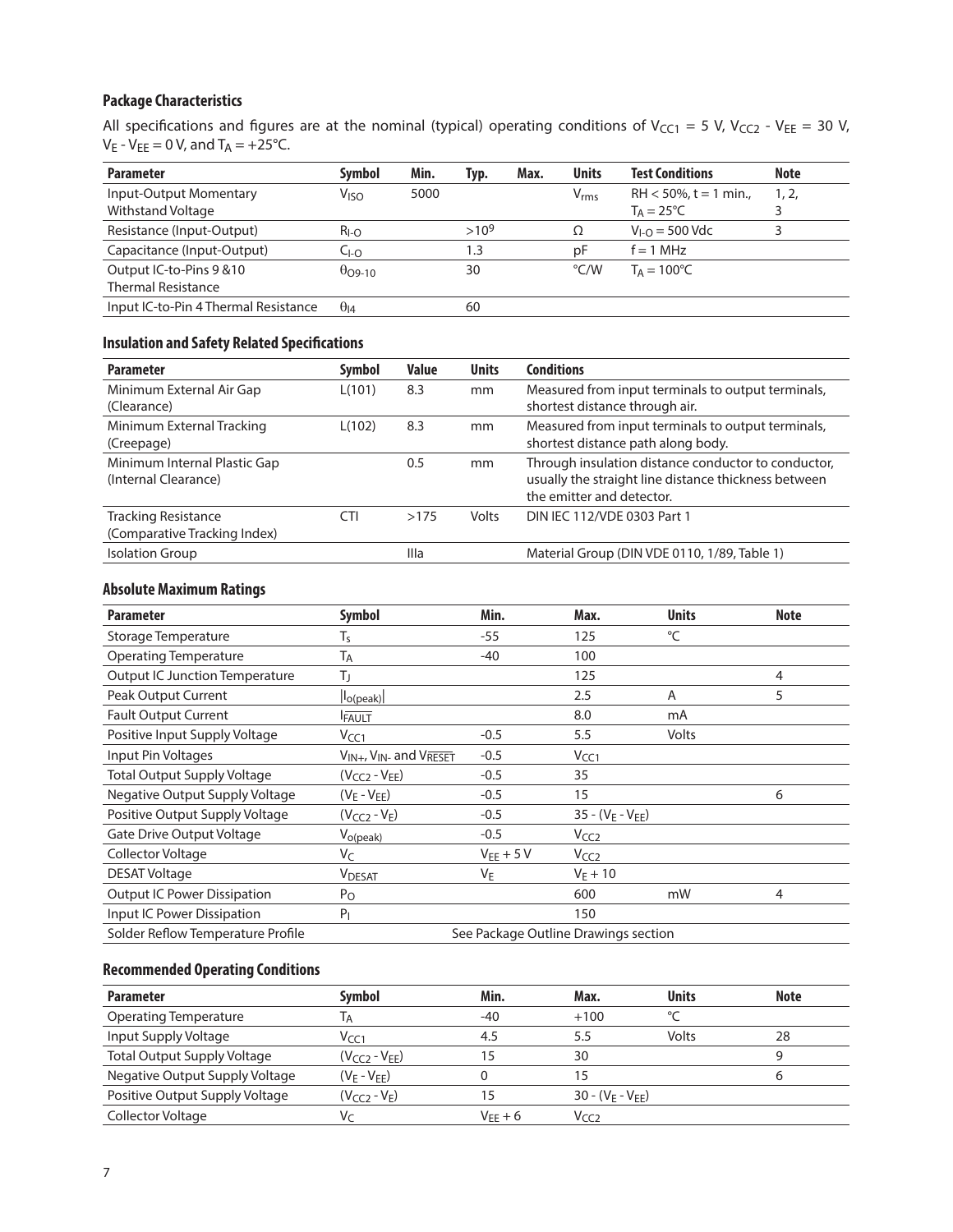#### **Electrical Specifications (DC)**

Unless otherwise noted, all typical values at  $T_A = 25^{\circ}$ C, V<sub>CC1</sub> = 5 V, and V<sub>CC2</sub> - V<sub>EE</sub> = 30 V, V<sub>E</sub> - V<sub>EE</sub> = 0 V; all Minimum/Maximum specifications are at Recommended Operating Conditions.

| <b>Parameter</b>                                          | Symbol                                      | Min.        | Typ.        | Max.        | <b>Units</b> | <b>Test Conditions</b>                                        | Fig.              | <b>Note</b>    |
|-----------------------------------------------------------|---------------------------------------------|-------------|-------------|-------------|--------------|---------------------------------------------------------------|-------------------|----------------|
| Logic Low Input Voltages                                  | $V_{IN+L}$ , $V_{IN-L}$<br><b>VRESETL</b>   |             |             | 0.8         | $\mathsf V$  |                                                               |                   |                |
| Logic High Input Voltages                                 | $V_{IN+H}$ , $V_{IN-H}$ ,<br><b>VRESETH</b> | 2.0         |             |             |              |                                                               |                   |                |
| Logic Low Input Currents                                  | $I_{IN+L}$ , $I_{IN-L}$<br><b>IRESETL</b>   | $-0.5$      | $-0.4$      |             | mA           | $V_{IN} = 0.4 V$                                              |                   |                |
| <b>FAULT</b> Logic Low Output<br>Current                  | <b>FAULTL</b>                               | $5.0$       | 12          |             |              | $V_{FAULT} = 0.4 V$                                           | 30                |                |
| <b>FAULT</b> Logic High Output<br>Current                 | <b>IFAULTH</b>                              | $-40$       |             |             | μA           | $V_{FAULT} = V_{CC1}$                                         | 31                |                |
| High Level Output Current                                 | $I_{OH}$                                    | $-0.5$      | $-1.5$      |             | Α            | $V_{OUT} = V_{CC2} - 4V$                                      | 3, 8,             | $\overline{7}$ |
|                                                           |                                             | $-2.0$      |             |             |              | $V_{OUT} = V_{CC2} - 15V$                                     | 32                | 5              |
| Low Level Output Current                                  | $I_{OL}$                                    | 0.5         | 2.3         |             |              | $V_{OUT} = V_{EE} + 2.5 V$                                    | 4, 9,             | $\overline{7}$ |
|                                                           |                                             | 2.0         |             |             |              | $V_{OUT} = V_{EE} + 15 V$                                     | 33                | 5              |
| Low Level Output Current<br><b>During Fault Condition</b> | $I_{OLF}$                                   | 90          | 160         | 230         | mA           | $V_{OUT} - V_{EE} = 14 V$                                     | 5, 34             | 8              |
| High Level Output Voltage                                 | <b>V<sub>OH</sub></b>                       | $V_C - 3.5$ | $V_C - 2.5$ | $V_C - 1.5$ | V            | $I_{OUT} = -100$ mA                                           | 6, 8,             | 9, 10, 11      |
|                                                           |                                             | $V_C - 2.9$ | $V_C - 2.0$ | $V_C - 1.2$ |              | $I_{OUT} = -650 \mu A$                                        | 35                |                |
|                                                           |                                             |             |             | $V_C$       |              | $I_{OUT} = 0$                                                 |                   |                |
| Low Level Output Voltage                                  | <b>V<sub>OL</sub></b>                       |             | 0.17        | 0.5         |              | $I_{OUT} = 100 \text{ mA}$                                    | 7, 9,<br>36       | 26             |
| High Level Input Supply<br>Current                        | I <sub>CC1H</sub>                           |             | 17          | 22          | mA           | $V_{IN+} = V_{CC1} = 5.5 V,$<br>$V_{IN} = 0 V$                | 10, 37<br>38      |                |
| Low Level Input Supply<br>Current                         | ICCIL                                       |             | 6           | 11          |              | $V_{IN+} = V_{IN-} = 0 V,$<br>$V_{CC1} = 5.5 V$               |                   |                |
| <b>Output Supply Current</b>                              | $I_{CC2}$                                   |             | 2.5         | 5           |              | $V_{\text{OUT}}$ open                                         | 11, 12,<br>39, 40 | 11             |
| Low Level Collector Current                               | $I_{CL}$                                    |             | 0.3         | 1.0         |              | $I_{OUT} = 0$                                                 | 15, 59            | 27             |
| High Level Collector Current                              | ICH                                         |             | 0.3         | 1.3         |              | $I_{OUT} = 0$                                                 | 15,58             | 27             |
|                                                           |                                             |             | 1.8         | 3.0         |              | $I_{OUT} = -650 \mu A$                                        | 15,57             |                |
| V <sub>E</sub> Low Level Supply<br>Current                | <b>IEL</b>                                  | $-0.7$      | $-0.4$      | $\pmb{0}$   |              |                                                               | 14,61             |                |
| V <sub>E</sub> High Level Supply<br>Current               | <b>I<sub>EH</sub></b>                       | $-0.5$      | $-0.14$     | $\mathbf 0$ |              |                                                               | 14,40             | 25             |
| <b>Blanking Capacitor</b>                                 | ICHG                                        | $-0.13$     | $-0.25$     | $-0.33$     |              | $V_{DESAT} = 0 - 6V$                                          | 13, 41            | 11, 12         |
| <b>Charging Current</b>                                   |                                             | $-0.18$     | $-0.25$     | $-0.33$     |              | $V_{DESAT} = 0 - 6 V$ ,<br>$T_A = 25^{\circ}C - 100^{\circ}C$ |                   |                |
| <b>Blanking Capacitor</b><br>Discharge Current            | <b>IDSCHG</b>                               | $10$        | 50          |             |              | $V_{DESAT} = 7 V$                                             | 42                |                |
| UVLO Threshold                                            | V <sub>UVLO+</sub>                          | 11.6        | 12.3        | 13.5        | $\mathsf{V}$ | $V_{OUT}$ > 5 V                                               | 43                | 9, 11, 13      |
|                                                           | VUVLO-                                      |             | 11.1        | 12.4        |              | $V_{OUT} < 5 V$                                               |                   | 9, 11, 14      |
| <b>UVLO Hysteresis</b>                                    | $(V_{UVLO+}$ -<br>$VUVLO-$                  | 0.4         | 1.2         |             |              |                                                               |                   |                |
| <b>DESAT Threshold</b>                                    | <b>V</b> DESAT                              | $6.5\,$     | $7.0\,$     | 7.5         |              | $V_{CC2} - V_E > V_{UVLO}$                                    | 16, 44            | 11             |
|                                                           |                                             |             |             |             |              |                                                               |                   |                |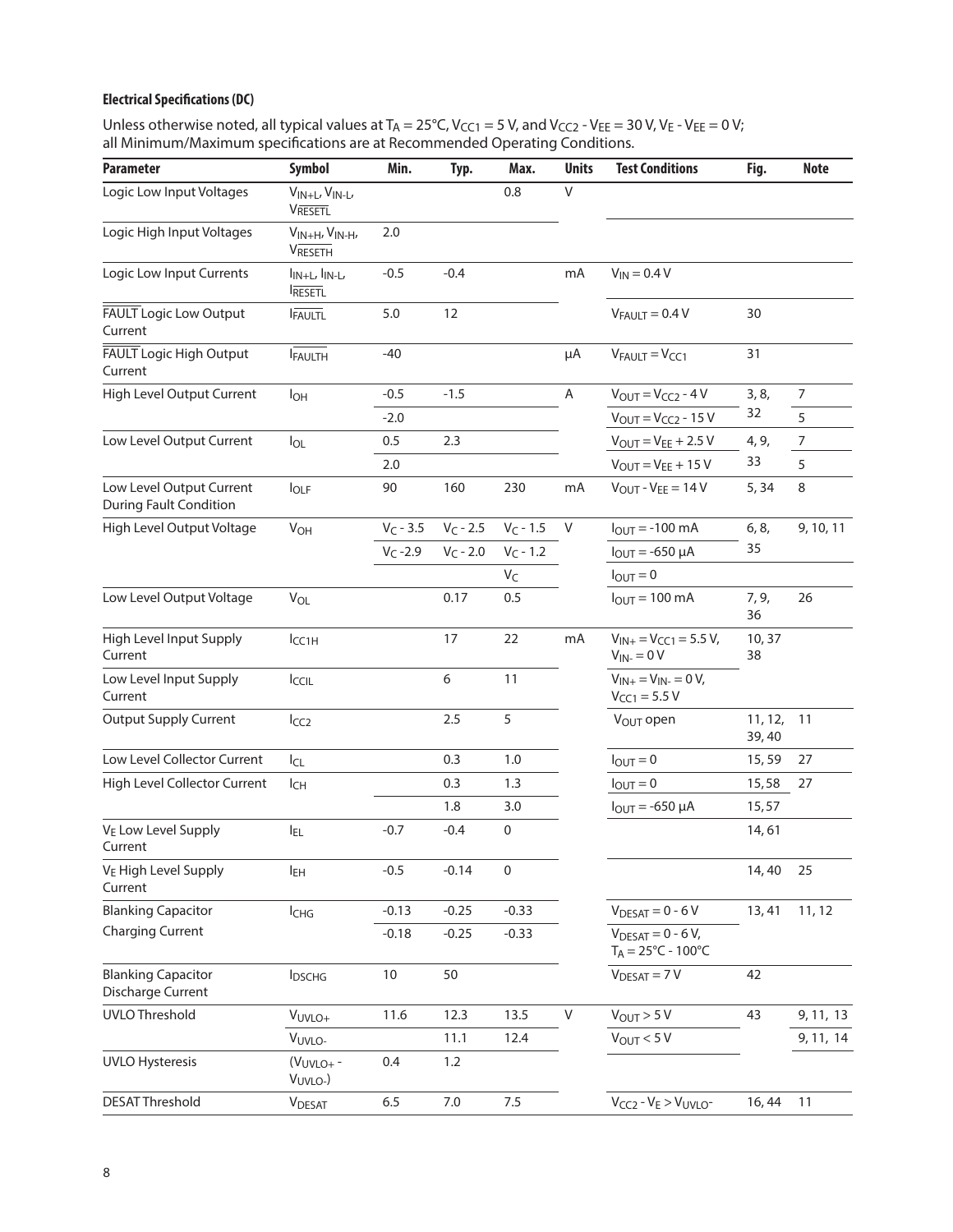#### **Switching Specifications (AC)**

Unless otherwise noted, all typical values at  $T_A = 25^{\circ}$ C, V<sub>CC1</sub> = 5 V, and V<sub>CC2</sub> - V<sub>EE</sub> = 30 V, V<sub>E</sub> - V<sub>EE</sub> = 0 V; all Minimum/Maximum specifications are at Recommended Operating Conditions.

| <b>Parameter</b>                                               | Symbol                     | Min.           | Typ.           | Max. | <b>Units</b> | <b>Test Conditions</b>                                          | Fig.                   | <b>Note</b> |
|----------------------------------------------------------------|----------------------------|----------------|----------------|------|--------------|-----------------------------------------------------------------|------------------------|-------------|
| V <sub>IN</sub> to High Level Output<br>Propagation Delay Time | t <sub>PLH</sub>           | 0.10           | 0.30           | 0.50 | μs           | $Rg = 10 \Omega$<br>$Cg = 10$ nF,                               | 17,18,19,<br>20,21,22, | 15          |
| V <sub>IN</sub> to Low Level Output<br>Propagation Delay Time  | t <sub>PHL</sub>           | 0.10           | 0.32           | 0.50 |              | $f = 10$ kHz,<br>Duty Cycle = 50%                               | 45,54,55               |             |
| Pulse Width Distortion                                         | <b>PWD</b>                 | $-0.30$        | 0.02           | 0.30 |              |                                                                 |                        | 16,17       |
| <b>Propagation Delay Difference</b><br>Between Any Two Parts   | $(tPHL - tPLH)$<br>PDD     | $-0.35$        |                | 0.35 |              |                                                                 |                        | 17,18       |
| 10% to 90% Rise Time                                           | $t_{r}$                    |                | 0.1            |      |              |                                                                 | 45                     |             |
| 90% to 10% Fall Time                                           | $t_f$                      |                | 0.1            |      |              |                                                                 |                        |             |
| DESAT Sense to 90% VOUT Delay                                  | $t_{DESAT(90\%)}$          |                | 0.3            | 0.5  |              | $Rq = 10 \Omega$ ,<br>$Cg = 10$ nF                              | 23,56                  | 19          |
| DESAT Sense to 10% VOUT Delay                                  | $t$ DESAT $(10%)$          |                | 2.0            | 3.0  |              | $V_{CC2} - V_{EE} = 30 V$                                       | 24,28,<br>46,56        |             |
| <b>DESAT Sense to Low Level FAULT</b><br><b>Signal Delay</b>   | t <sub>DESAT</sub> (FAULT) |                | 1.8            | 5    |              |                                                                 | 25,47,<br>56           | 20          |
| <b>DESAT Sense to DESAT Low</b><br>Propagation Delay           | t <sub>DESAT(LOW)</sub>    |                | 0.25           |      |              |                                                                 | 56                     | 21          |
| RESET to High Level FAULT Signal<br>Delay                      | tRESET(FAULT)              | $\overline{3}$ | $\overline{7}$ | 20   |              |                                                                 | 26,27,<br>56           | 22          |
| <b>RESET</b> Signal Pulse Width                                | <b>PWRESET</b>             | 0.1            |                |      |              |                                                                 |                        |             |
| UVLO to V <sub>OUT</sub> High Delay                            | t <sub>UVLO</sub> ON       |                | 4.0            |      |              | $V_{CC2} = 1.0$ ms                                              | 49                     | 13          |
| UVLO to VOUT Low Delay                                         | tuvlo OFF                  |                | 6.0            |      |              | ramp                                                            |                        | 14          |
| Output High Level Common Mode<br><b>Transient Immunity</b>     | $ CM_H $                   | 15             | 30             |      | kV/µs        | $T_A = 25^{\circ}C$ ,<br>$V_{CM}$ = 1500 V,<br>$V_{CC2}$ = 30 V | 50,51,<br>52,53        | 23          |
| Output Low Level Common Mode<br><b>Transient Immunity</b>      | $ CM_L $                   | 15             | 30             |      |              | $T_A = 25^{\circ}C$<br>$V_{CM} = 1500 V,$<br>$V_{CC2} = 30 V$   |                        | 24          |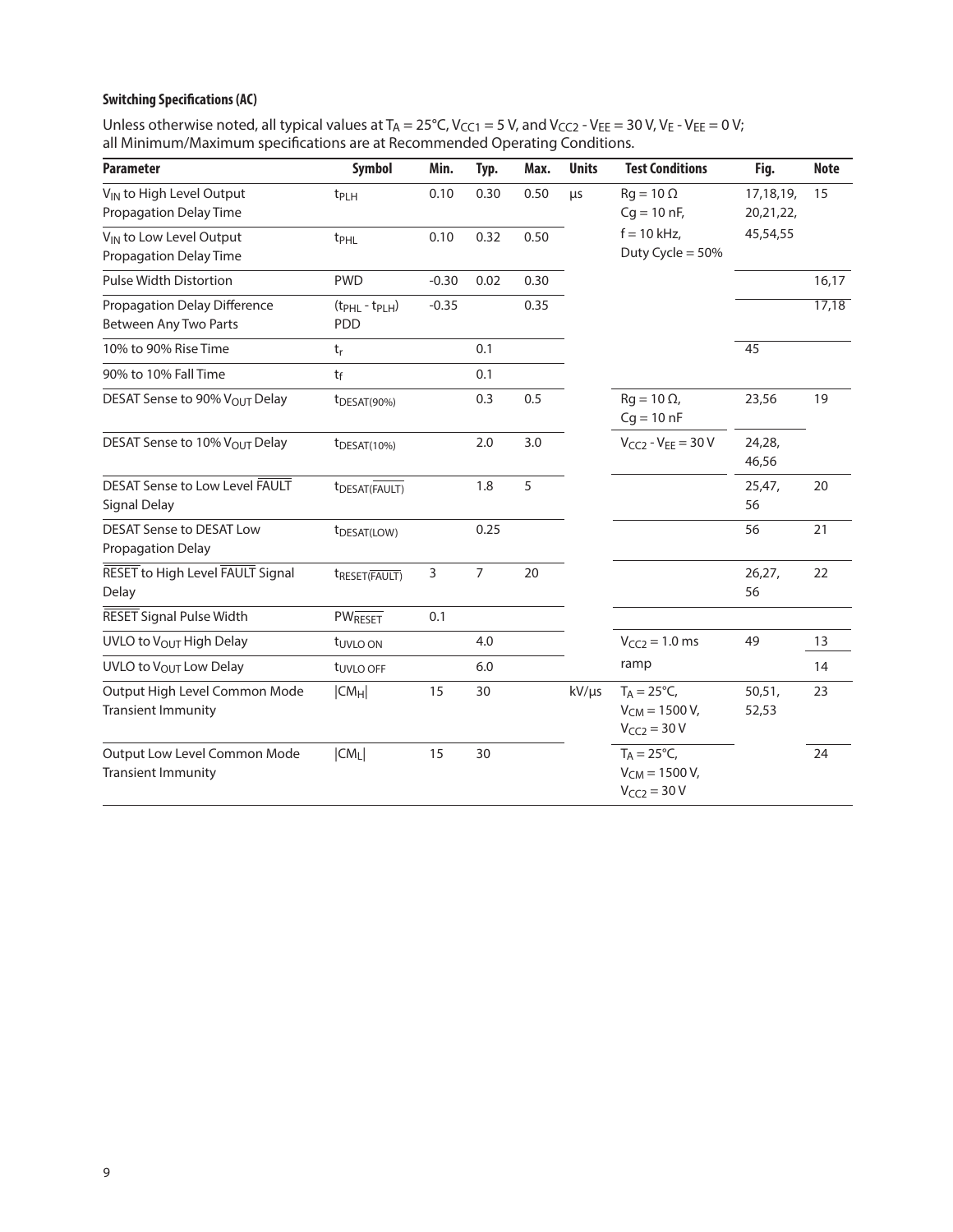#### **Notes:**

- 1. In accordance with UL1577, each optocoupler is proof tested by applying an insulation test voltage ≥6000 Vrms for 1 second. This test is performed before the 100% production test for partial discharge (method b) shown in IEC/EN/DIN EN 60747-5-5 Insulation Characteristic Table, if applicable.
- 2. The Input-Output Momentary Withstand Voltage is a dielectric voltage rating that should not be interpreted as an input-output continuous voltage rating. For the continuous voltage rating refer to your equipment level safety specification or IEC/EN/DIN EN 60747-5-5 Insulation Characteristics Table.
- 3. Device considered a two terminal device: pins 1 8 shorted together and pins 9 16 shorted together.
- 4. In order to achieve the absolute maximum power dissipation specified, pins 4, 9, and 10 require ground plane connections and may require airflow. See the Thermal Model section in the application notes at the end of this data sheet for details on how to estimate junction temperature and power dissipation. In most cases the absolute maximum output IC junction temperature is the limiting factor. The actual power dissipation achievable will depend on the application environment (PCB Layout, air flow, part placement, etc.). See the Recommended PCB Layout section in the application notes for layout considerations. Output IC power dissipation is derated linearly at 10 mW/°C above 90°C. Input IC power dissipation does not require derating.
- 5. Maximum pulse width = 10 µs, maximum duty cycle = 0.2%. This value is intended to allow for component tolerances for designs with  $\vert_0$ peak minimum = 2.0 A. See Applications section for additional details on I<sub>OH</sub> peak. Derate linearly from 3.0 A at +25°C to 2.5 A at +100°C. This compensates for increased  $I_{OPEAK}$  due to changes in  $V_{OL}$  over temperature.
- 6. This supply is optional. Required only when negative gate drive is implemented.
- 7. Maximum pulse width = 50  $\mu$ s, maximum duty cycle = 0.5%.
- 8. See the Slow IGBT Gate Discharge During Fault Condition section in the applications notes at the end of this data sheet for further details.
- 9. 15 V is the recommended minimum operating positive supply voltage (V<sub>CC2</sub> V<sub>E</sub>) to ensure adequate margin in excess of the maximum V<sub>U</sub>. VLO+ threshold of 13.5 V. For High Level Output Voltage testing, V<sub>OH</sub> is measured with a dc load current. When driving capacitive loads, V<sub>OH</sub> will approach V<sub>CC</sub> as  $I_{OH}$  approaches zero units.
- 10. Maximum pulse width  $= 1.0$  ms, maximum duty cycle  $= 20$ %.
- 11. Once V<sub>OUT</sub> of the HCPL-316J is allowed to go high (V<sub>CC2</sub> V<sub>E</sub> > V<sub>UVLO</sub>), the DESAT detection feature of the HCPL-316J will be the primary source of IGBT protection. UVLO is needed to ensure DESAT is functional. Once V<sub>UVLO+</sub> > 11.6 V, DESAT will remain functional until V<sub>UVLO-</sub> < 12.4 V. Thus, the DESAT detection and UVLO features of the HCPL-316J work in conjunction to ensure constant IGBT protection.
- 12. See the Blanking Time Control section in the applications notes at the end of this data sheet for further details.
- 13. This is the "increasing" (i.e. turn-on or "positive going" direction) of  $V_{CC2}$ -V<sub>E</sub>.
- 14. This is the "decreasing" (i.e. turn-off or "negative going" direction) of  $V_{CC2}$ - $V_F$ .
- 15. This load condition approximates the gate load of a 1200 V/75A IGBT.
- 16. Pulse Width Distortion (PWD) is defined as |t<sub>PHL</sub> t<sub>PLH</sub>| for any given unit.
- 17. As measured from  $V_{IN+}$ ,  $V_{IN}$  to  $V_{OUT}$ .
- 18. The difference between t<sub>PHL</sub> and t<sub>PLH</sub> between any two HCPL-316J parts under the same test conditions.
- 19. Supply Voltage Dependent.
- 20. This is the amount of time from when the DESAT threshold is exceeded, until the FAULT output goes low.
- 21. This is the amount of time the DESAT threshold must be exceeded before V<sub>OUT</sub> begins to go low, and the FAULT output to go low.
- 22. This is the amount of time from when RESET is asserted low, until FAULT output goes high. The minimum specification of 3 µs is the guaranteed minimum FAULT signal pulse width when the HCPL-316J is configured for Auto-Reset. See the Auto-Reset section in the applications notes at the end of this data sheet for further details.
- 23. Common mode transient immunity in the high state is the maximum tolerable
- $dV_{CM}/dt$  of the common mode pulse,  $V_{CM}$ , to assure that the output will remain in the high state (i.e.,  $V_O$  > 15 V or FAULT > 2 V). A 100 pF and a 3K Ω pull-up resistor is needed in fault detection mode.
- 24. Common mode transient immunity in the low state is the maximum tolerable  $dV_{CM}/dt$  of the common mode pulse,  $V_{CM}$ , to assure that the output will remain in a low state (i.e.,  $V<sub>O</sub> < 1.0 V$  or FAULT < 0.8 V).
- 25. Does not include LED2 current during fault or blanking capacitor discharge current.
- 26. To clamp the output voltage at V<sub>CC</sub> 3 V<sub>BE</sub>, a pull-down resistor between the output and V<sub>EE</sub> is recommended to sink a static current of 650 µA while the output is high. See the Output Pull-Down Resistor section in the application notes at the end of this data sheet if an output pulldown resistor is not used.
- 27. The recommended output pull-down resistor between V<sub>OUT</sub> and V<sub>EE</sub> does not contribute any output current when V<sub>OUT</sub> = V<sub>EE</sub>.
- 28. In most applications V<sub>CC1</sub> will be powered up first (before V<sub>CC2</sub>) and powered down last (after V<sub>CC2</sub>). This is desirable for maintaining control of the IGBT gate. In applications where V<sub>CC2</sub> is powered up first, it is important to ensure that V<sub>in+</sub> remains low until V<sub>CC1</sub> reaches the proper operating voltage (minimum 4.5 V) to avoid any momentary instability at the output during V<sub>CC1</sub> ramp-up or ramp-down.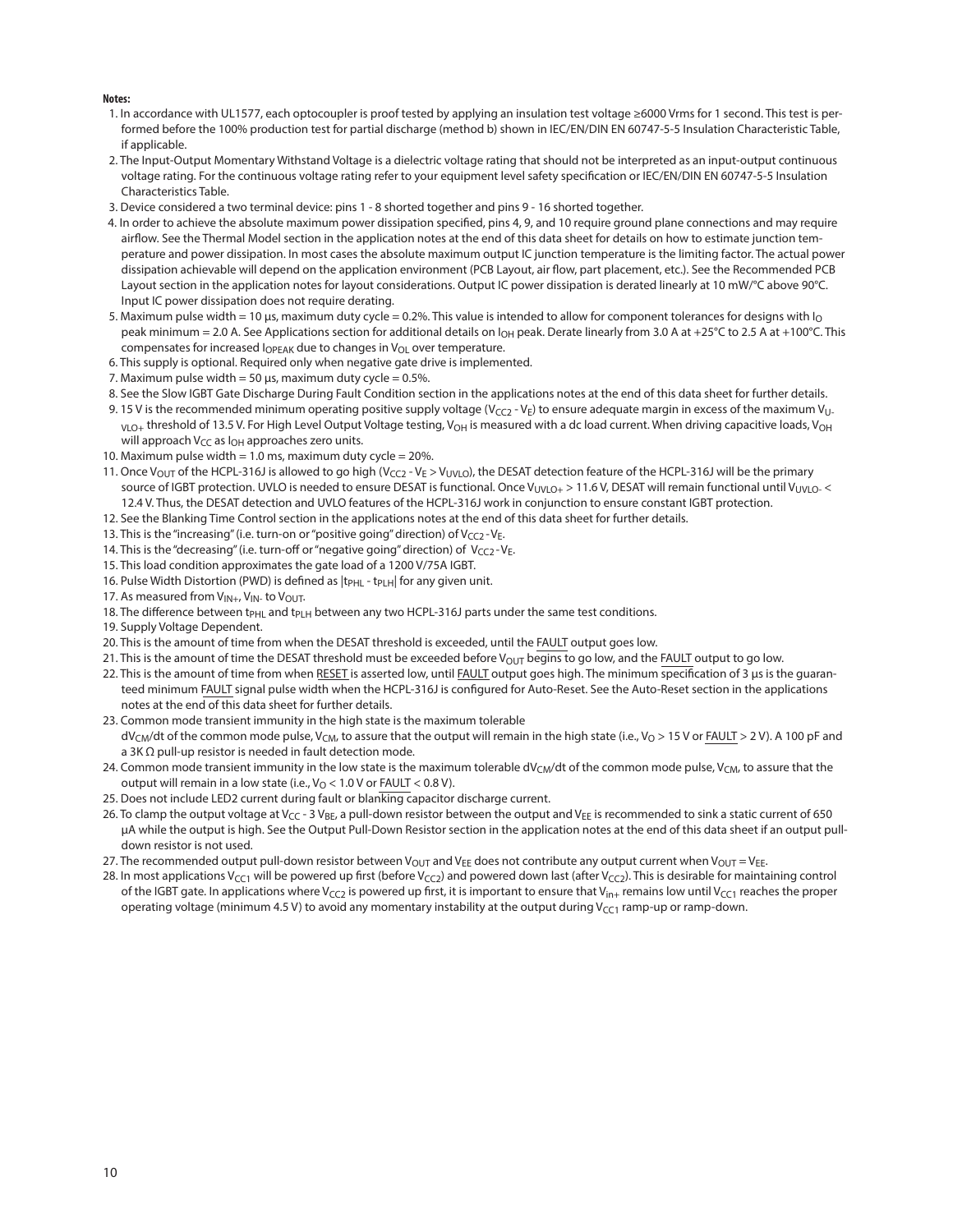#### **Performance Plots**



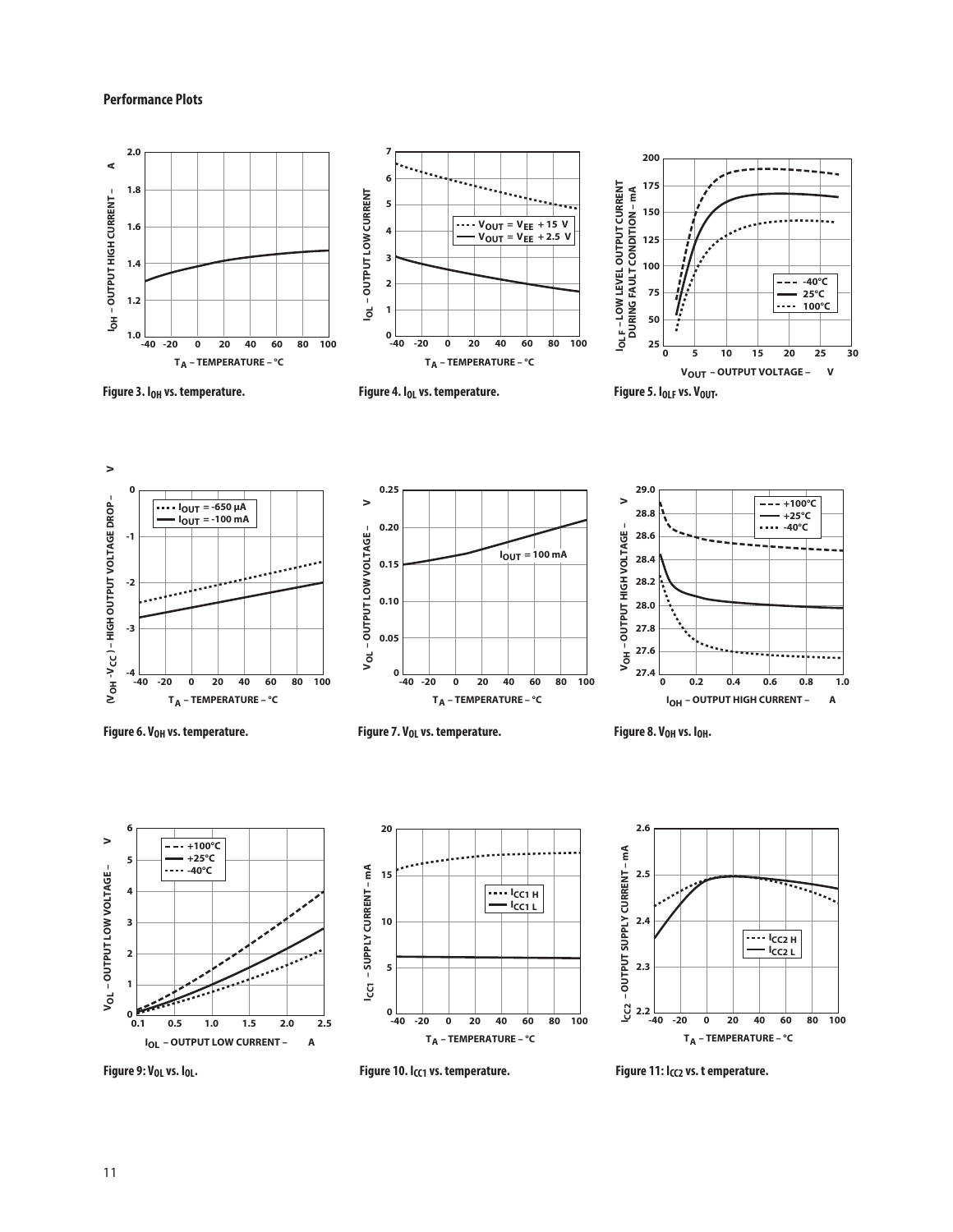



Figure 12. I<sub>CC2</sub> vs. V<sub>CC2</sub>. The section of the sequence of the Figure 13. I<sub>CHG</sub> vs. temperature. **Figure 14.** I<sub>E</sub> vs. temperature.







**Figure 15. IC vs. IOUT. Figure 16. DESAT threshold vs. temperature. Figure 17. Propagation delay vs. temperature.**

**0.45**



PROPAGATION DELAY - µs **0.40 PROPAGATION DELAY – µs 0.35 0.30 0.25 -50 0 50 100 TEMPERATURE – °C**

**VCC1 = 5.5 V VCC1 = 5.0 V VCC1 = 4.5 V**





Figure 20. V<sub>IN</sub> to low propagation delay vs. **temperature.**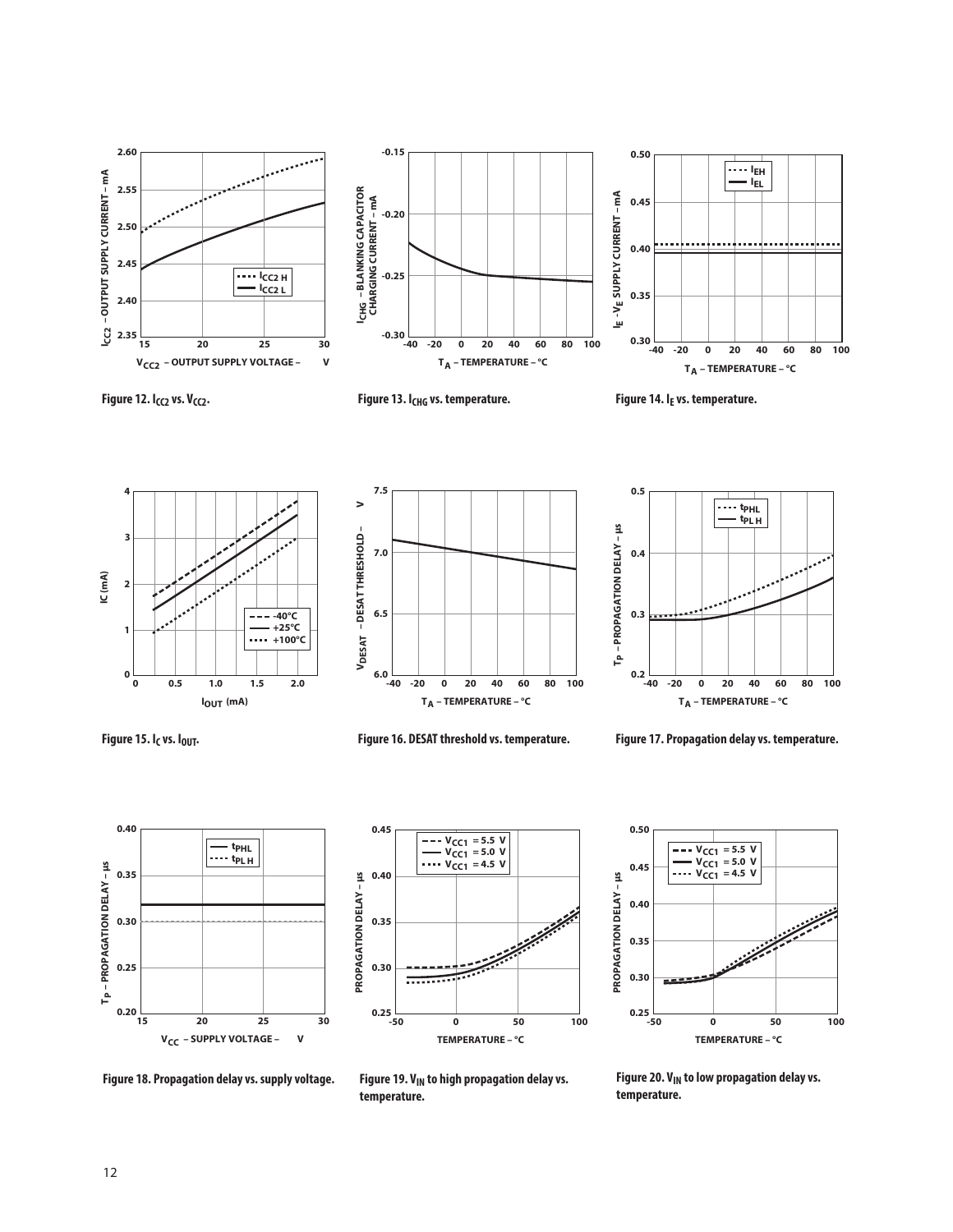





**Figure 21. Propagation delay vs. load capacitance.**



**temperature.**





Figure 24. DESAT sense to 10% V<sub>out</sub> delay vs. **temperature.**

**Figure 25. DESAT sense to low level fault signal delay vs. temperature.**



Figure 26. DESAT sense to 10% V<sub>out</sub> delay vs. load **capacitance.**





Figure 27. DESAT sense to 10% V<sub>out</sub> delay vs. load **resistance.**

**Figure 28. RESET to high level fault signal delay vs. temperature.**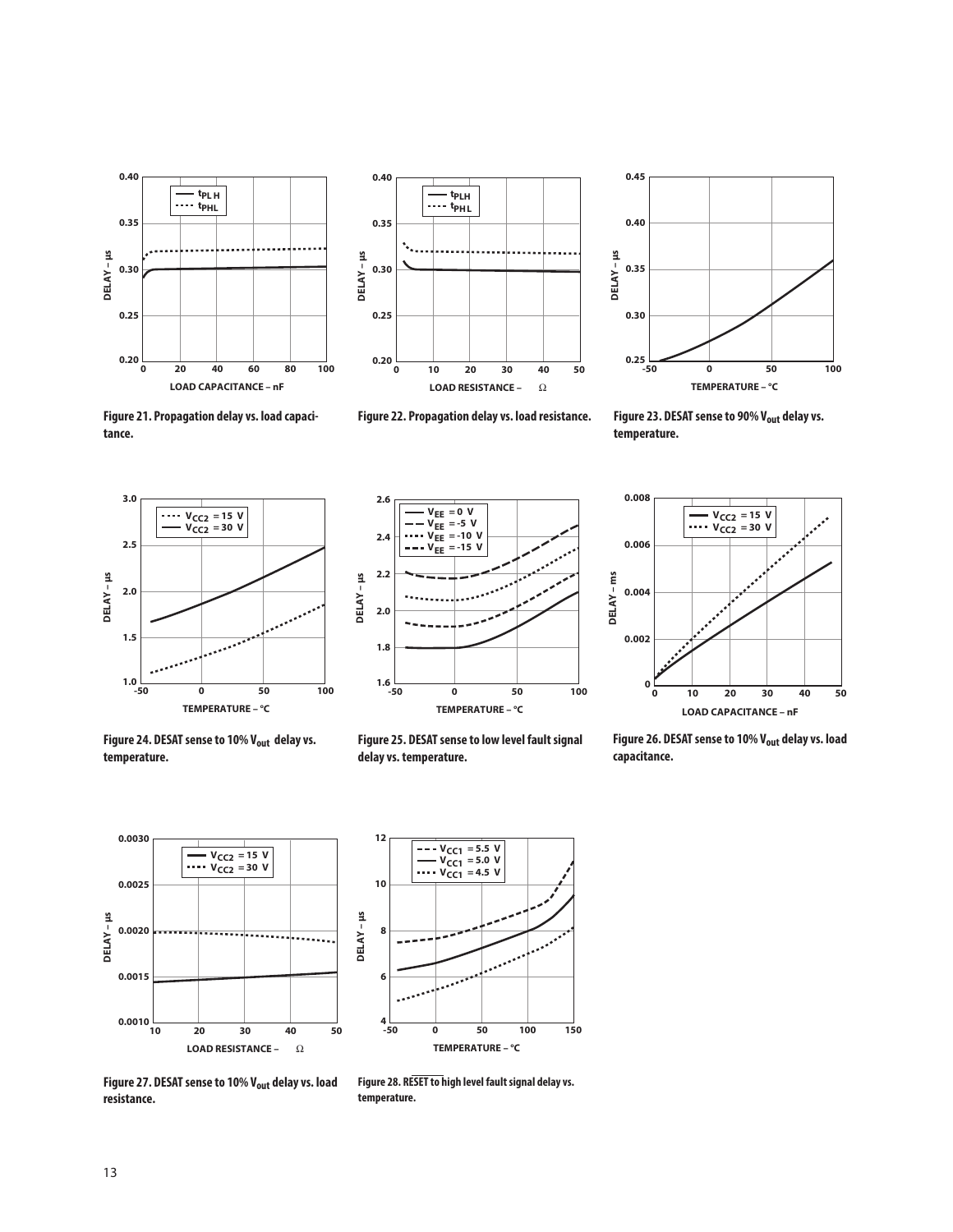#### **Test Circuit Diagrams**









**Figure 32. I<sub>OH</sub> pulsed test circuit. Figure 33. I<sub>OL</sub> pulsed test circuit.** 



Figure 34. I<sub>OLF</sub> test circuit. *Figure 35. V<sub>OH</sub> pulsed test circuit.*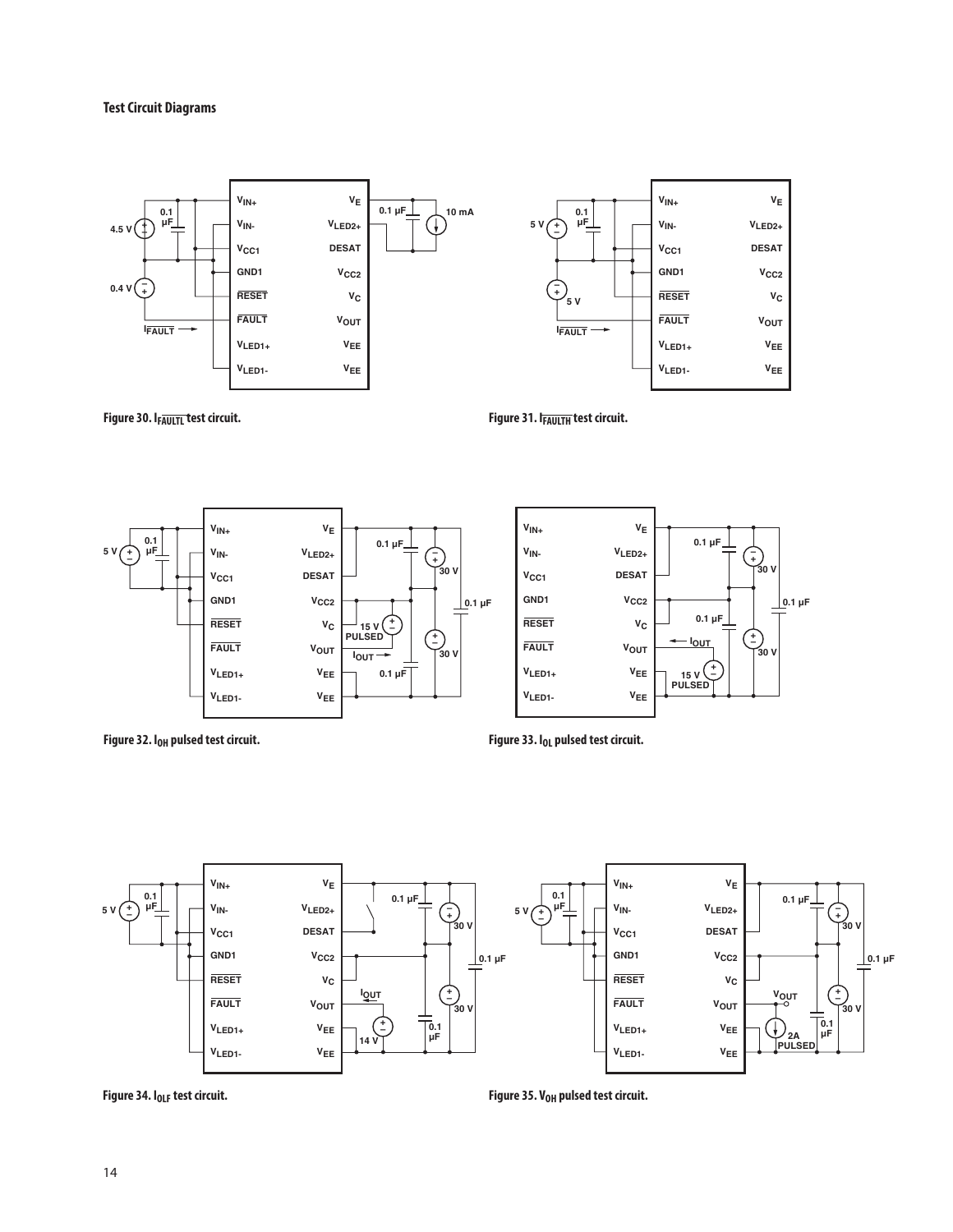

Figure 36. V<sub>OL</sub> test circuit. **Figure 37.** I<sub>CC1H</sub> test circuit.





Figure 38. I<sub>CC1L</sub> test circuit. **Figure 39.** I<sub>CC2H</sub> test circuit.



**0.1 µF 0.1 µF VE VLED2+ DESAT VCC2 VC V<sub>OUT</sub> VEE VEE VIN+ VIN** $v_{cc1}$ **GND1 RESET FAULT VLED1+ VLED1- + – + – 30 V 30 V ICHG 0.1 µF + – 5 V 0.1 µF**

Figure 40. I<sub>CC2L</sub> test circuit. **All and Secure 20. ICHC pulsed test circuit.**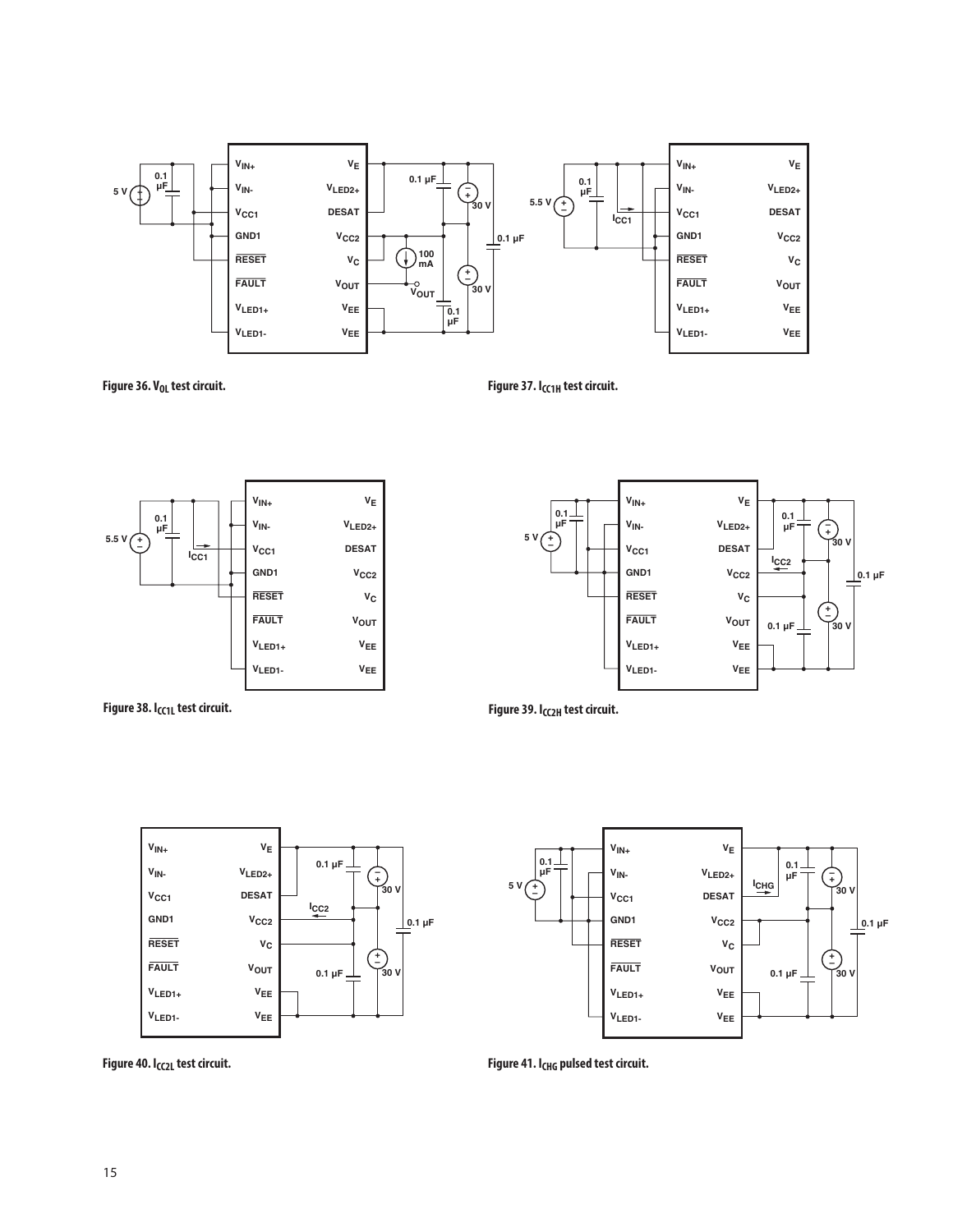



Figure 42. I<sub>DSCHG</sub> test circuit. **Figure 43. UVLO threshold test circuit.** 



Figure 44. DESAT threshold test circuit. **Figure 45. t<sub>PLH</sub>, t<sub>PHL</sub>, t<sub>r</sub>, t<sub>f</sub> test circuit.** 



Figure 46. t<sub>DESAT(10%)</sub> test circuit. **Figure 47. t**<sub>DESAT(FAULT)</sub> test circuit.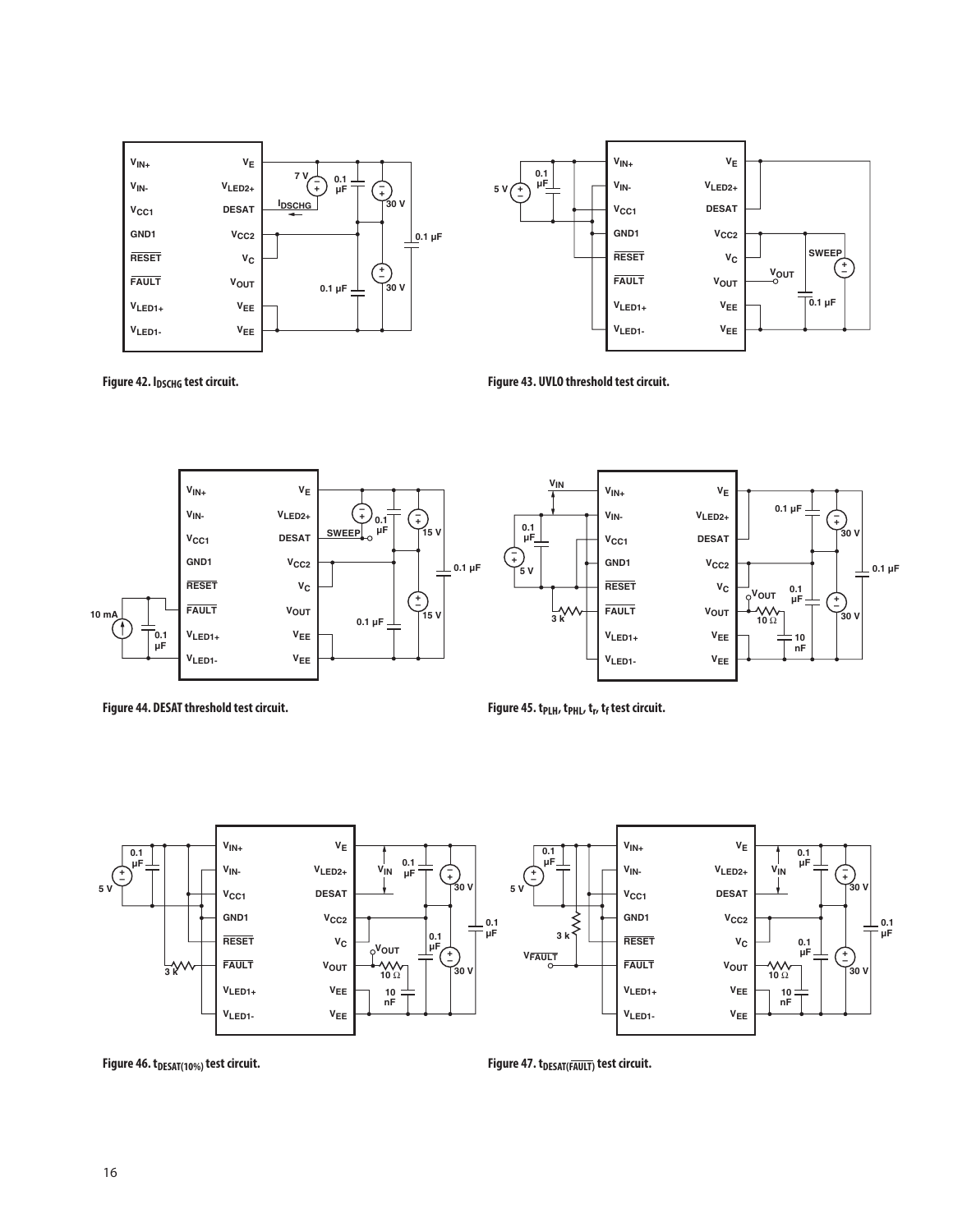

Figure 48. tRESET(FAULT) test circuit.

**Figure 49. UVLO delay test circuit.**





**Figure 50. CMR test circuit, LED2 off. Figure 51. CMR test circuit, LED2 on.**



**Figure 52. CMR test circuit, LED1 off. Figure 53. CMR test circuit, LED1 on.**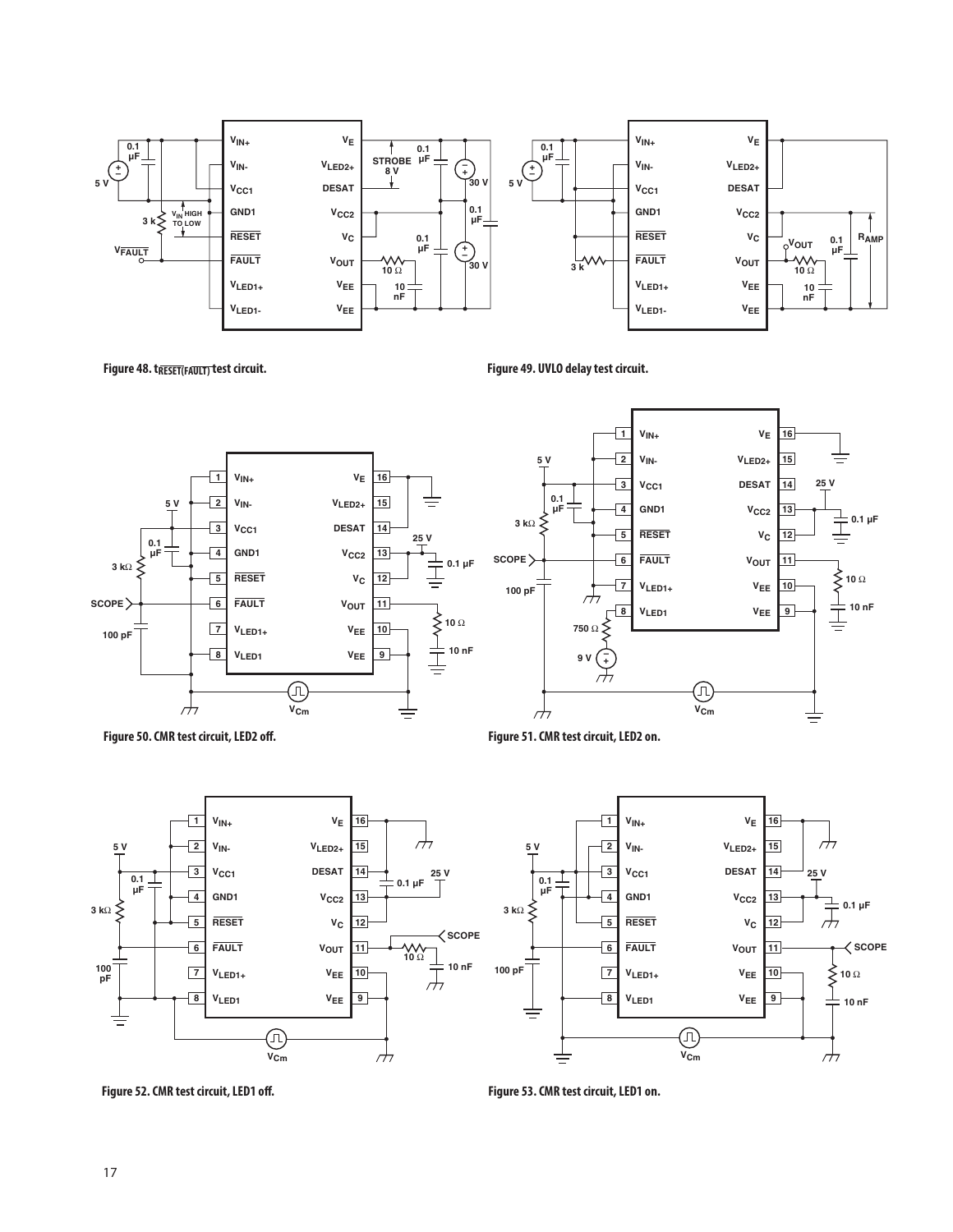



Figure 54. V<sub>OUT</sub> propagation delay waveforms, noninverting configuration. Figure 55. V<sub>OUT</sub> propagation delay waveforms, inverting configuration.



Figure 56. Desat, V<sub>OUT</sub>, fault, reset delay waveforms.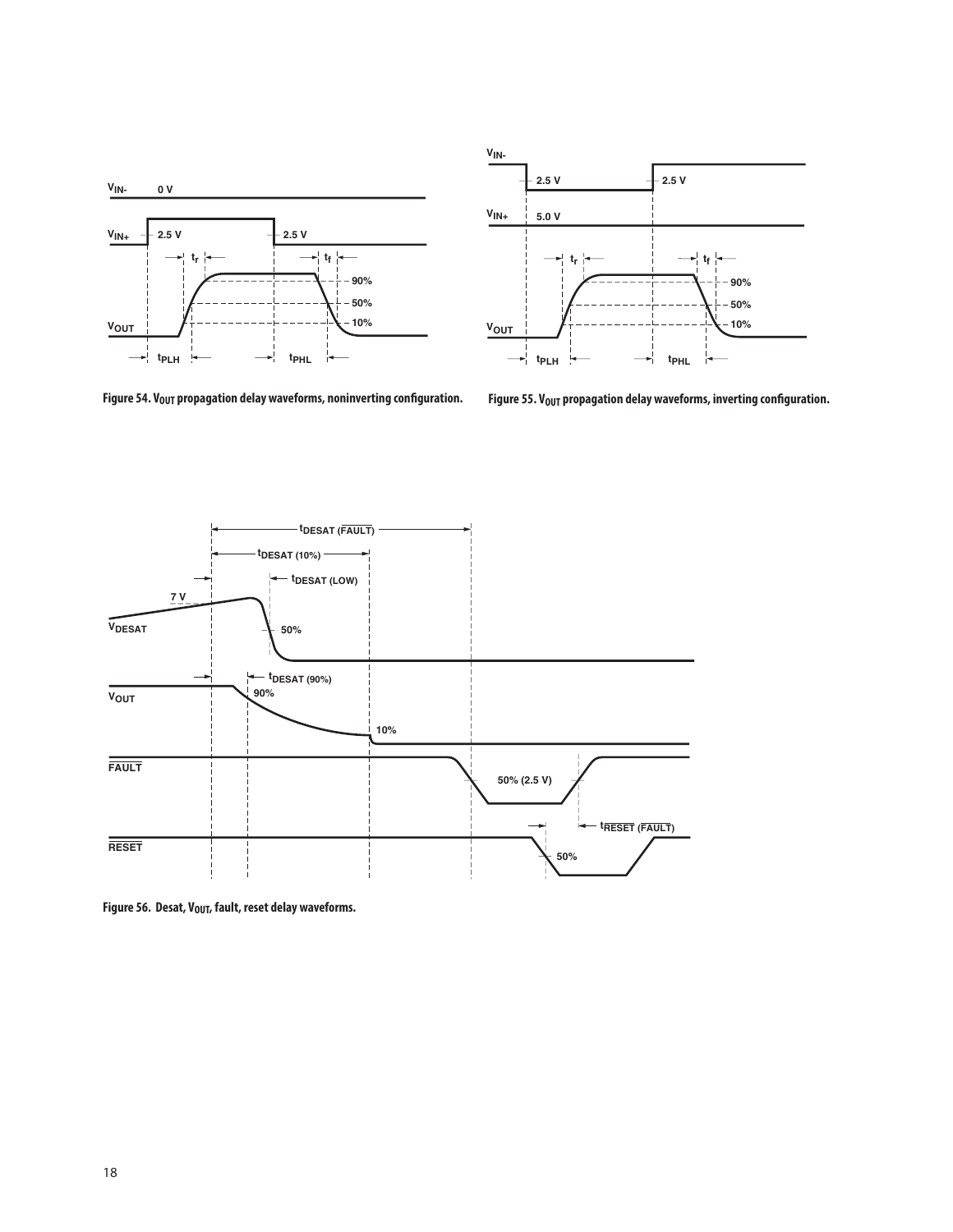

Figure 57. I<sub>CH</sub> test circuit. **Figure 58.** I<sub>CH</sub> test circuit.



**Figure 59.** I<sub>CL</sub> test circuit. **Figure 60.** I<sub>EH</sub> test circuit.



Figure 61. I<sub>EL</sub> test circuit.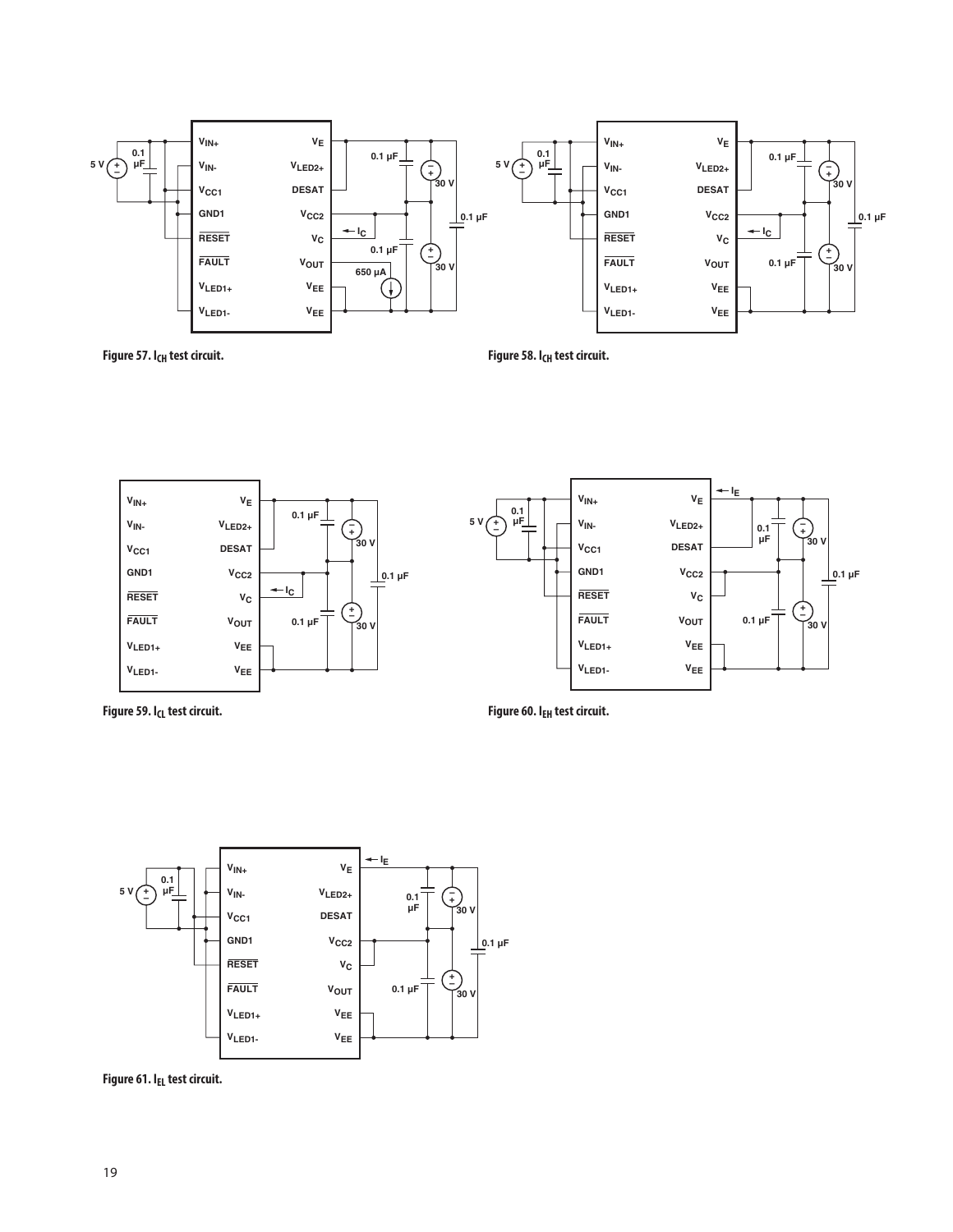## **Typical Application/Operation**

#### **Introduction to Fault Detection and Protection**

The power stage of a typical three phase inverter is susceptible to several types of failures, most of which are potentially destructive to the power IGBTs. These failure modes can be grouped into four basic categories: phase and/or rail supply short circuits due to user misconnect or bad wiring, control signal failures due to noise or computational errors, overload conditions induced by the load, and component failures in the gate drive circuitry. Under any of these fault conditions, the current through the IGBTs can increase rapidly, causing excessive power dissipation and heating. The IGBTs become damaged when the current load approaches the saturation current of the device, and the collector to emitter voltage rises above the saturation voltage level. The drastically increased power dissipation very quickly overheats the power device and destroys it. To prevent damage to the drive, fault protection must be implemented to reduce or turn-off the overcurrents during a fault condition.

A circuit providing fast local fault detection and shutdown is an ideal solution, but the number of required components, board space consumed, cost, and complexity have until now limited its use to high performance drives. The features which this circuit must have are high speed, low cost, low resolution, low power dissipation, and small size.

**Applications Information**The HCPL-316J satisfies these criteria by combining a high speed, high output current driver, high voltage optical isolation between the input and output, local IGBT desaturation detection and shut down, and an optically isolated fault status feedback signal into a single 16-pin surface mount package.

The fault detection method, which is adopted in the HCPL-316J, is to monitor the saturation (collector) voltage of the IGBT and to trigger a local fault shutdown sequence if the collector voltage exceeds a predetermined threshold. A small gate discharge device slowly reduces the high short circuit IGBT current to prevent damaging voltage spikes. Before the dissipated energy can reach destructive levels, the IGBT is shut off. During the off state of the IGBT, the fault detect circuitry is simply disabled to prevent false 'fault' signals.

The alternative protection scheme of measuring IGBT current to prevent desaturation is effective if the short circuit capability of the power device is known, but this method will fail if the gate drive voltage decreases enough to only partially turn on the IGBT. By directly measuring the collector voltage, the HCPL-316J limits the power dissipation in the IGBT even with insufficient gate drive voltage. Another more subtle advantage of the desaturation detection method is that power dissipation in the IGBT is monitored, while the current sense method relies on a preset current threshold to predict the safe limit of operation. Therefore, an overly- conservative overcurrent threshold is not needed to protect the IGBT.

## **Recommended Application Circuit**

The HCPL-316J has both inverting and non-inverting gate control inputs, an active low reset input, and an open collector fault output suitable for wired 'OR' applications. The recommended application circuit shown in Figure 62 illustrates a typical gate drive implementation using the HCPL-316J.

The four supply bypass capacitors  $(0.1 \mu)$  provide the large transient currents necessary during a switching transition. Because of the transient nature of the charging currents, a low current (5 mA) power supply suffices. The desat diode and 100 pF capacitor are the necessary external components for the fault detection circuitry. The gate resistor (10  $\Omega$ ) serves to limit gate charge current and indirectly control the IGBT collector voltage rise and fall times. The open collector fault output has a passive 3.3 kΩ pull-up resistor and a 330 pF filtering capacitor. A 47 kΩ pulldown resistor on V<sub>OUT</sub> provides a more predictable high level output voltage (V<sub>OH</sub>). In this application, the IGBT gate driver will shut down when a fault is detected and will not resume switching until the microcontroller applies a reset signal.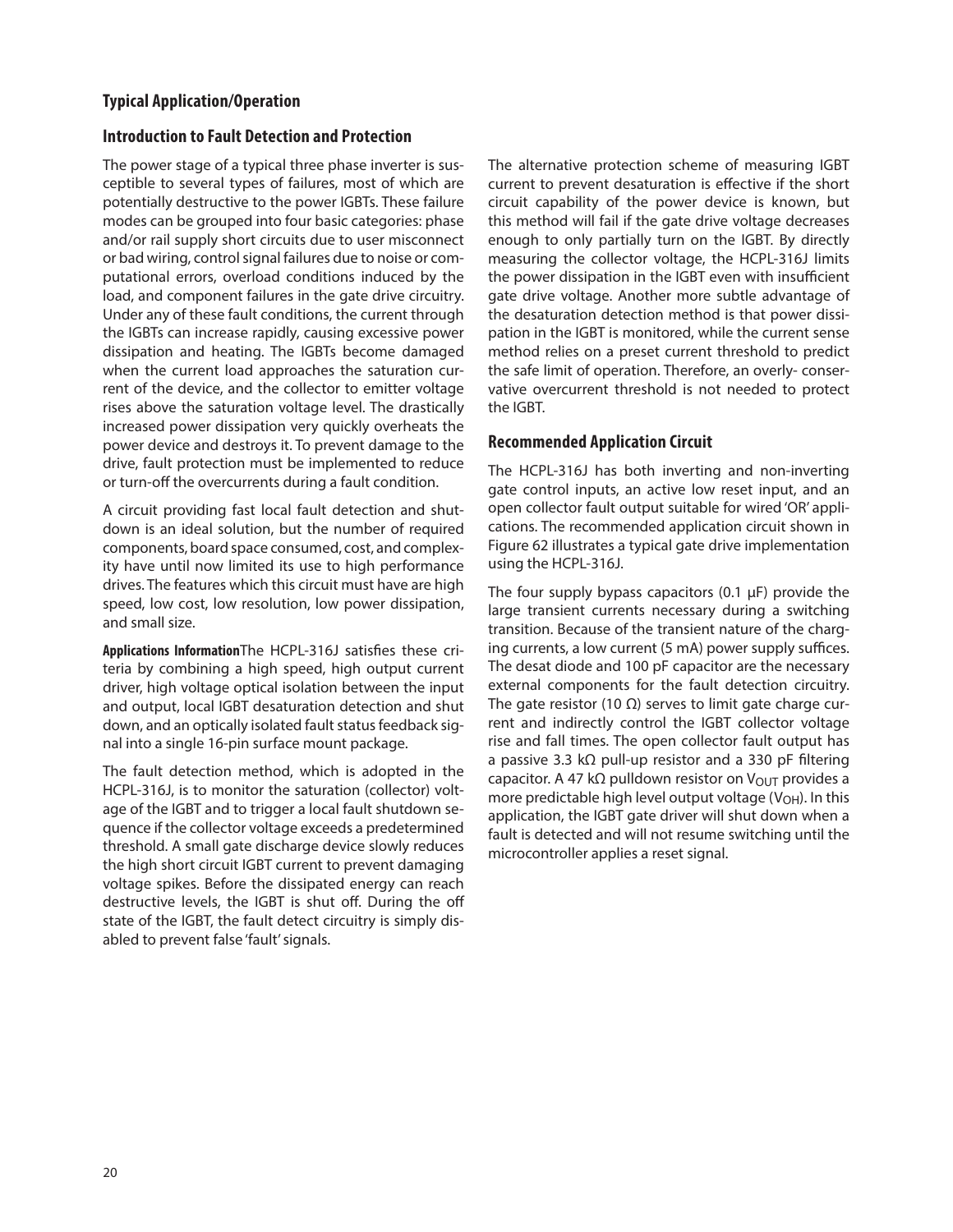

#### **Figure 62. Recommended application circuit.**

#### **Description of Operation/Timing**

Figure 63 below illustrates input and output waveforms under the conditions of normal operation, a desat fault condition, and normal reset behavior.

#### **Normal Operation**

During normal operation,  $V_{\text{OUT}}$  of the HCPL-316J is controlled by either  $V_{IN+}$  or  $V_{IN-}$ , with the IGBT collector-toemitter voltage being monitored through DDESAT. The FAULT output is high and the RESET input should be held high. See Figure 63.

#### **Fault Condition**

When the voltage on the DESAT pin exceeds 7V while the IGBT is on,  $V_{\text{OUT}}$  is slowly brought low in order to "softly" turn-off the IGBT and prevent large di/dt induced voltages. Also activated is an internal feedback channel which brings the FAULT output low for the purpose of notifying the micro-controller of the fault condition. See Figure 63.

#### **Reset**

The FAULT output remains low until RESET is brought low. See Figure 63. While asserting the RESET pin (LOW), the input pins must be asserted for an output low state  $(V_{IN+}$  is LOW or  $V_{IN-}$  is HIGH). This may be accomplished either by software control (i.e. of the microcontroller) or hardware control (see Figures 73 and 74).



**Figure 63. Timing diagram.**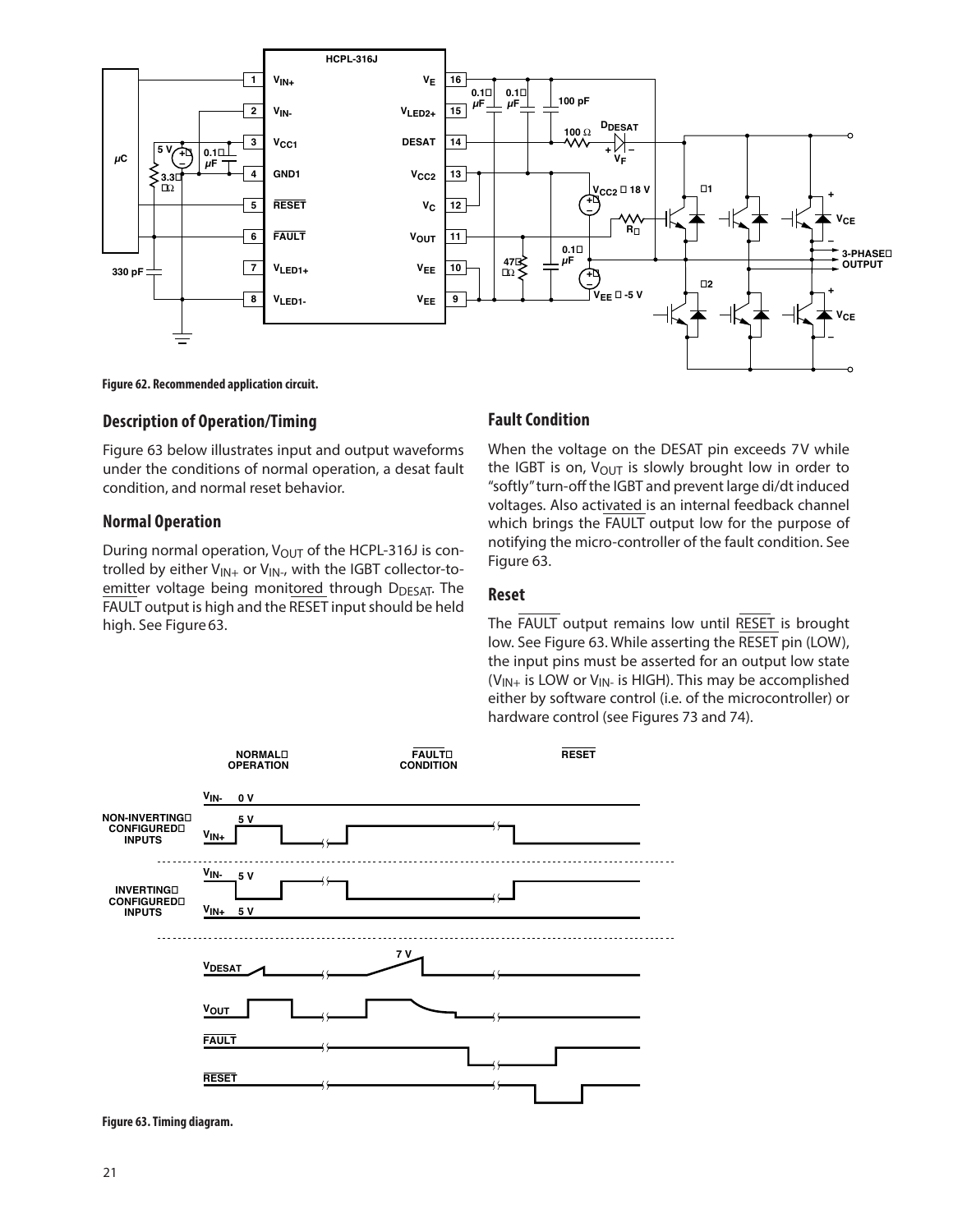## **Slow IGBT Gate Discharge During Fault Condition**

When a desaturation fault is detected, a weak pull-down device in the HCPL-316J output drive stage will turn on to 'softly' turn off the IGBT. This device slowly discharges the IGBT gate to prevent fast changes in drain current that could cause damaging voltage spikes due to lead and wire inductance. During the slow turn off, the large output pull-down device remains off until the output voltage falls below  $V_{EE}$  + 2 Volts, at which time the large pull down device clamps the IGBT gate to  $V_{EE}$ .

# **DESAT Fault Detection Blanking Time**

The DESAT fault detection circuitry must remain disabled for a short time period following the turn-on of the IGBT to allow the collector voltage to fall below the DESAT theshold. This time period, called the DESAT blanking time, is controlled by the internal DESAT charge current, the DESAT voltage threshold, and the external DESAT capacitor. The nominal blanking time is calculated in terms of external capacitance ( $C_{BLANK}$ ), FAULT threshold voltage ( $V_{DESAT}$ ), and DESAT charge current ( $I_{CHG}$ ) as t<sub>BLANK</sub>  $= C_{BLANK} \times V_{DESAT}/I_{CHG}$ . The nominal blanking time with the recommended 100 pF capacitor is 100 pF \*7V  $/250\mu$ A = 2.8 µsec. The capacitance value can be scaled slightly to adjust the blanking time, though a value smaller than 100 pF is not recommended. This nominal blanking time also represents the longest time it will take for the HCPL-316J to respond to a DESAT fault condition. If the IGBT is turned on while the collector and emitter are shorted to the supply rails (switching into a short), the soft shut-down sequence will begin after approximately 3 µsec. If the IGBT collector and emitter are shorted to the supply rails *after the IGBT is already on*, the response time will be much quicker due to the parasitic parallel capacitance of the DESAT diode. The recommended 100 pF capacitor should provide adequate blanking as well as fault response times for most applications.

# **Under Voltage Lockout**

The HCPL-316J Under Voltage Lockout (UVLO) feature is designed to prevent the application of insufficient gate voltage to the IGBT by forcing the HCPL-316J output low during power-up. IGBTs typically require gate voltages of 15 V to achieve their rated  $V_{CE(ON)}$  voltage. At gate voltages below 13 V typically, their on-voltage increases dramatically, especially at higher currents. At very low gate voltages (below 10 V), the IGBT may operate in the linear region and quickly overheat. The UVLO function causes the output to be clamped whenever insufficient operating supply ( $V_{CC2}$ ) is applied. Once  $V_{CC2}$  exceeds  $V<sub>UVLO+</sub>$  (the positive-going UVLO threshold), the UVLO clamp is released to allow the device output to turn on in response to input signals. As  $V_{CC2}$  is increased from 0 V (at some level *below* V<sub>UVLO+</sub>), first the DESAT protection circuitry becomes active. As  $V_{CC2}$  is further increased (above  $V_{UVLO+}$ ), the UVLO clamp is released. Before the time the UVLO clamp is released, the DESAT protection is already active. Therefore, the UVLO and DESAT FAULT DETECTION features work together to provide seamless protection regardless of supply voltage ( $V_{CC2}$ ).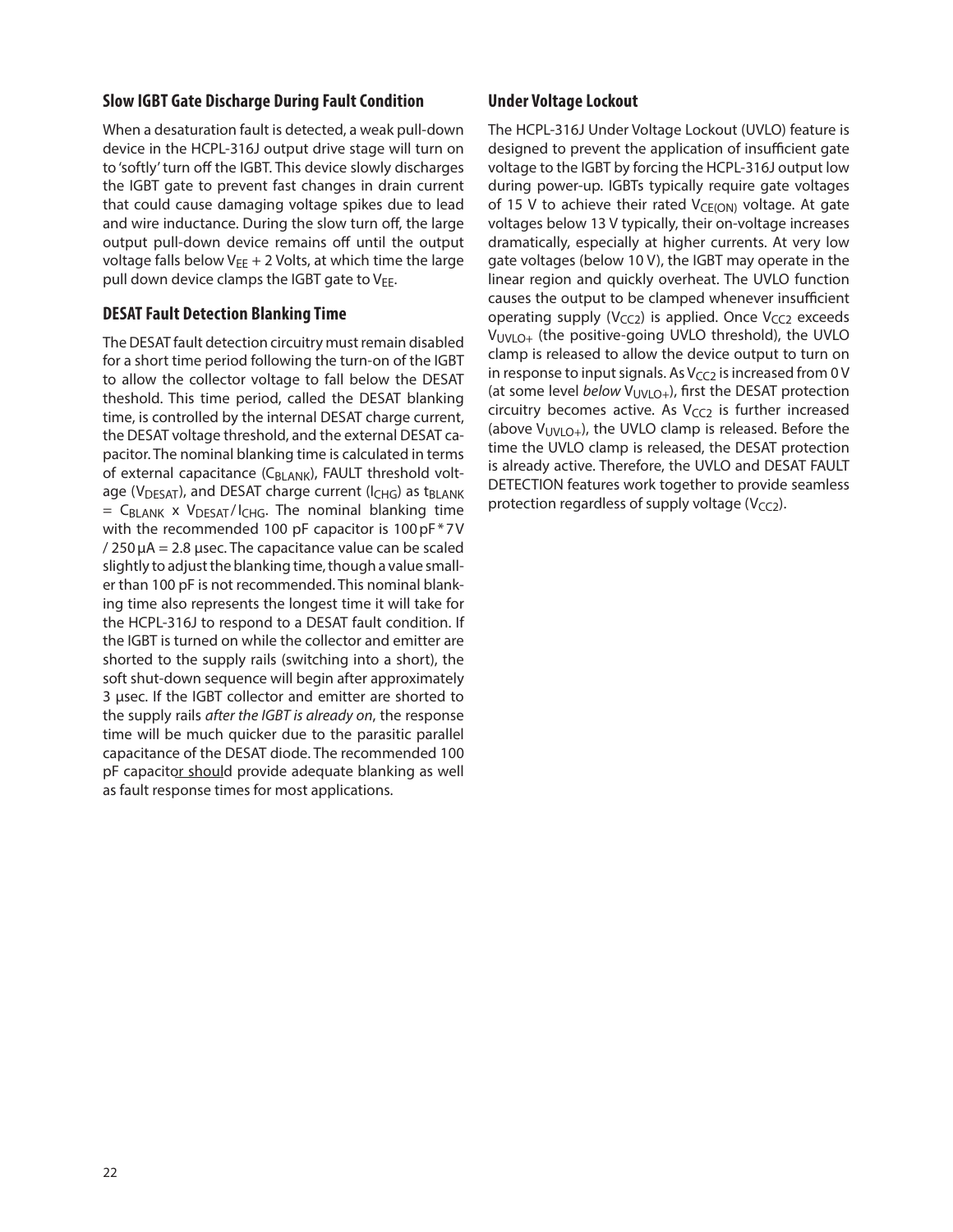#### **Behavioral Circuit Schematic**

The functional behavior of the HCPL-316J is represented by the logic diagram in Figure 64 which fully describes the interaction and sequence of internal and external signals in the HCPL-316J.

#### **Input IC**

In the normal switching mode, no output fault has been detected, and the low state of the fault latch allows the input signals to control the signal LED. The fault output is in the open-collector state, and the state of the Reset pin does not affect the control of the IGBT gate. When a fault is detected, the FAULT output and signal input are both latched. The fault output changes to an active low state, and the signal LED is forced off (output LOW). The latched condition will persist until the Reset pin is pulled low.

#### **Output IC**

Three internal signals control the state of the driver output: the state of the signal LED, as well as the UVLO and Fault signals. If no fault on the IGBT collector is detected, and the supply voltage is above the UVLO threshold, the LED signal will control the driver output state. The driver stage logic includes an interlock to ensure that the pull-up and pull-down devices in the output stage are never on at the same time. If an undervoltage condition is detected, the output will be actively pulled low by the 50x DMOS device, regardless of the LED state. If an IGBT desaturation fault is detected while the signal LED is on, the Fault signal will latch in the high state. The triple darlington AND the 50x DMOS device are disabled, and a smaller 1x DMOS pull-down device is activated to slowly discharge the IGBT gate. When the output drops below two volts, the 50x DMOS device again turns on, clamping the IGBT gate firmly to Vee. The Fault signal remains latched in the high state until the signal LED turns off.



**Figure 64. Behavioral circuit schematic.**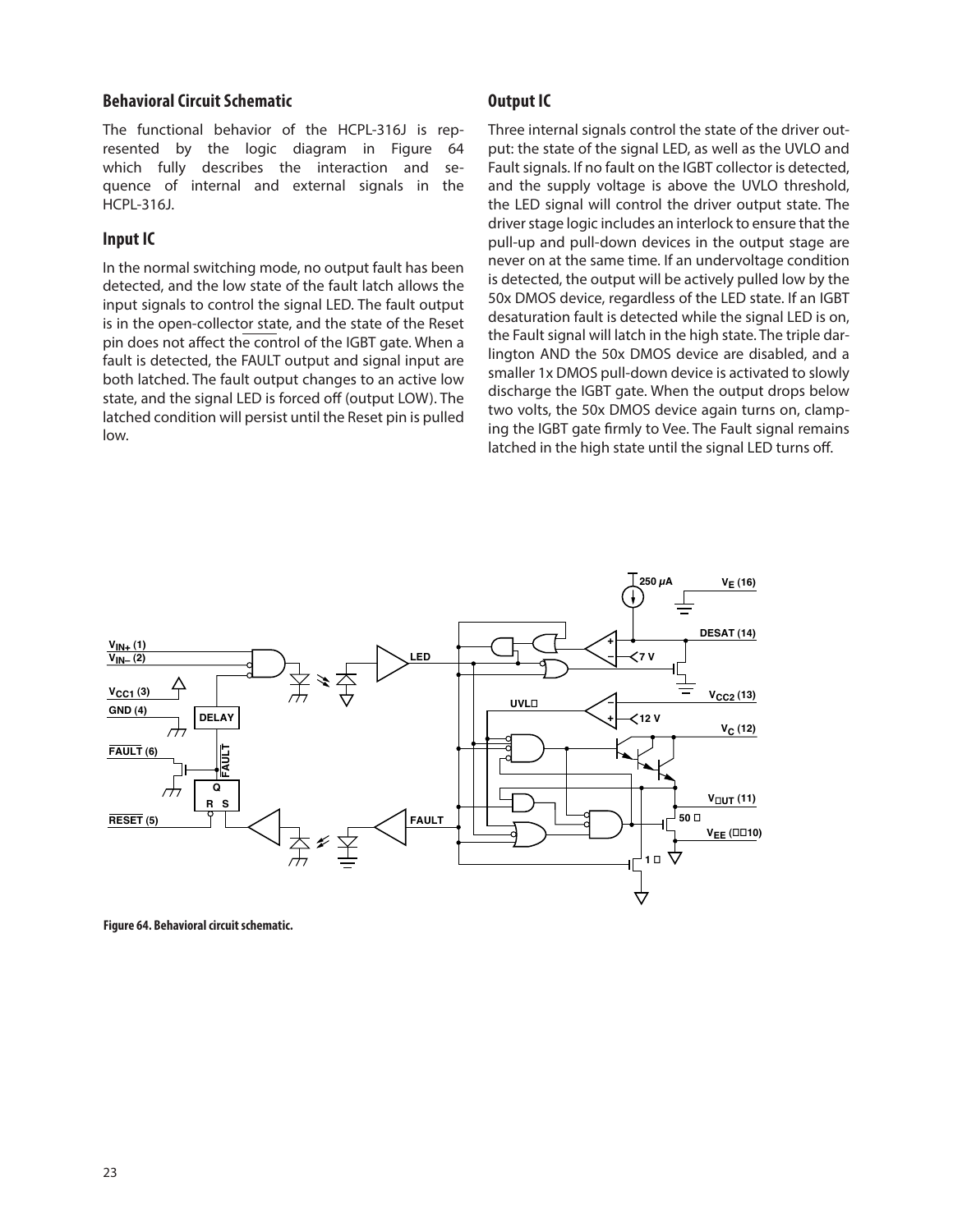

#### **Other Recommended Components**

The application circuit in Figure 62 includes an output pull-down resistor, a DESAT pin protection resistor, a FAULT pin capacitor (330 pF), and a FAULT pin pull-up resistor.

#### **Output Pull-Down Resistor**

During the output high transition, the output voltage rapidly rises to within 3 diode drops of  $V_{CC2}$ . If the output current then drops to zero due to a capacitive load, the output voltage will slowly rise from roughly  $V_{CC2}$ -3(V<sub>BE</sub>) to  $V_{CC2}$  within a period of several microseconds. To limit the output voltage to  $V_{CC2}$ -3( $V_{BE}$ ), a pull-down resistor between the output and  $V_{EE}$  is recommended to sink a static current of several 650 µA while the output is high. Pull-down resistor values are dependent on the amount of positive supply and can be adjusted according to the formula,  $R_{\text{pull-down}} = [V_{CC2} - 3 * (V_{BE})] / 650 \mu A$ .

## **DESAT Pin Protection**

The freewheeling of flyback diodes connected across the IGBTs can have large instantaneous forward voltage transients which greatly exceed the nominal forward voltage of the diode. This may result in a large negative voltage spike on the DESAT pin which will draw substantial current out of the IC if protection is not used. To limit this current to levels that will not damage the IC, a 100 ohm resistor should be inserted in series with the DE-SAT diode. The added resistance will not alter the DESAT threshold or the DESAT blanking time.

# **Capacitor on FAULT Pin for High CMR**

Rapid common mode transients can affect the fault pin voltage while the fault output is in the high state. A 330pF capacitor (Fig. 66) should be connected between the fault pin and ground to achieve adequate CMOS noise margins at the specified CMR value of 15kV/µs. The added capacitance does not increase the fault output delay when a desaturation condition is detected.

# **Pull-up Resistor on FAULT Pin**

The FAULT pin is an open-collector output and therefore requires a pull-up resistor to provide a high-level signal.

## **Driving with Standard CMOS/TTL for High CMR**

Capacitive coupling from the isolated high voltage circuitry to the input referred circuitry is the primary CMR limitation. This coupling must be accounted for to achieve high CMR performance. The input pins  $V_{IN+}$  and V<sub>IN</sub>- must have active drive signals to prevent unwanted switching of the output under extreme common mode transient conditions. Input drive circuits that use pull-up or pull-down resistors, such as open collector configurations, should be avoided. Standard CMOS or TTL drive circuits are recommended.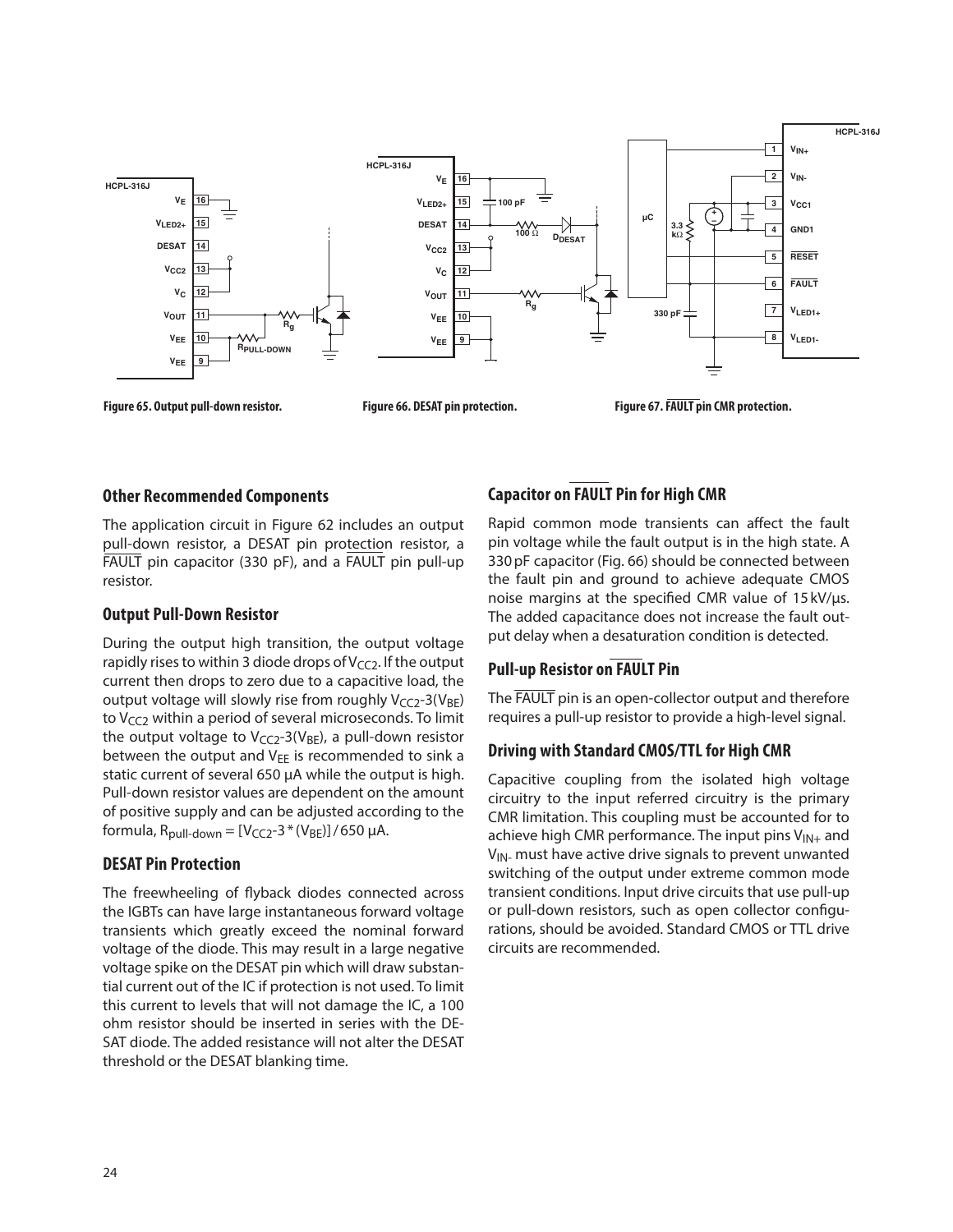#### **User-Configuration of the HCPL-316J Input Side**

The  $V_{IN+}$ ,  $V_{IN-}$ ,  $\overline{FAULT}$  and  $\overline{RESET}$  input pins make a wide variety of gate control and fault configurations possible, depending on the motor drive requirements. The HCPL-316J has both inverting and noninverting gate control inputs, an open collector fault output suitable for wired 'OR' applications and an active low reset input.

# **Driving Input pf HCPL-316J in Non-Inverting/Inverting Mode**

The Gate Drive Voltage Output of the HCPL-316J can be configured as inverting or non-inverting using the  $V_{IN}$  and  $V_{IN}$  inputs. As shown in Figure 68, when a non-inverting configuration is desired,  $V_{IN}$  is held low by connecting it to GND1 and  $V_{IN+}$  is toggled. As shown in Figure69, when an inverting configuration is desired,  $V_{IN+}$  is held high by connecting it to  $V_{CC1}$  and  $V_{IN-}$  is toggled.

## **Local Shutdown, Local Reset**

As shown in Figure 70, the fault output of each HCPL-316J gate driver is polled separately, and the individual reset lines are asserted low independently to reset the motor controller after a fault condition.

#### **Global-Shutdown, Global Reset**

As shown in Figure 71, when configured for inverting operation, the HCPL-316J can be configured to shutdown automatically in the event of a fault condition by tying the FAULT output to  $V_{IN+}$ . For high reliability drives, the open collector FAULT outputs of each HCPL-316J can be wire 'OR'ed together on a common fault bus, forming a single fault bus for interfacing directly to the micro-controller. When any of the six gate drivers detects a fault, the fault output signal will disable all six HCPL-316J gate drivers simultaneously and thereby provide protection against further catastrophic failures.



**Figure 68. Typical input configuration, noninverting.**



**Figure 69. Typical Input Configuration, Inverting.**



**Figure 70. Local shutdown, local reset configuration.**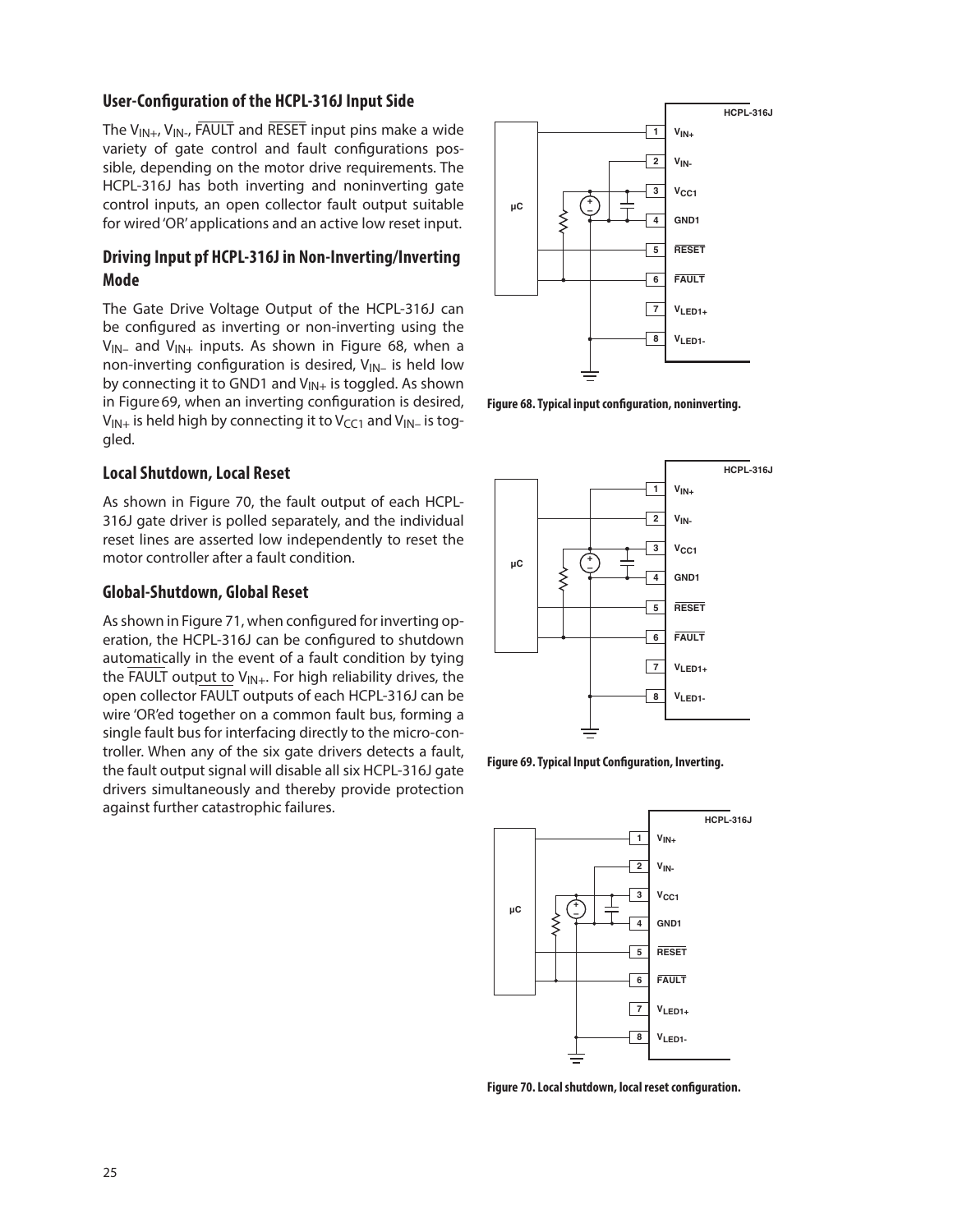#### **Auto-Reset**

As shown in Figure 72, when the inverting  $V_{\text{IN}}$  input is connected to ground (non-inverting configuration), the HCPL-316J can be configured to reset automatically by connecting RESET to  $V_{IN+}$ . In this case, the gate control signal is applied to the non-inverting input as well as the reset input to reset the fault latch every switching cycle. During normal operation of the IGBT, asserting the reset input low has no effect. Following a fault condition, the gate driver remains in the latched fault state until the gate control signal changes to the 'gate low' state and resets the fault latch. If the gate control signal is a continuous PWM signal, the fault latch will always be reset by the next time the input signal goes high. This configuration protects the IGBT on a cycle-by-cycle basis and automatically resets before the next 'on' cycle. The fault outputs can be wire 'OR'ed together to alert the microcontroller, but this signal would not be used for control purposes in this (Auto-Reset) configuration. When the HCPL- 316J is configured for Auto-Reset, the guaranteed minimum FAULT signal pulse width is 3 µs.

#### **Resetting Following a Fault Condition**

To resume normal switching operation following a fault condition (FAULT output low), the RESET pin must first be asserted low in order to release the internal fault latch and reset the FAULT output (high). Prior to asserting the RESET pin low, the input  $(V_{\text{IN}})$  switching signals must be configured for an output  $(V<sub>OL</sub>)$  low state. This can be handled directly by the microcontroller or by hardwiring to synchronize the RESET signal with the appropriate input signal. Figure 73a shows how to connect the RESET to the  $V_{IN+}$  signal for safe automatic reset in the noninverting input configuration. Figure 73b shows how to configure the  $V_{IN+}/RESET$  signals so that a RESET signal from the microcontroller causes the input to be in the "output-off" state. Similarly, Figures 73c and 73d show automatic RESET and microcontroller RESET safe configurations for the inverting input configuration.



**Figure 71. Global-shutdown, global reset configuration.**



**Figure 73a. Safe hardware reset for noninverting input**  configuration (automatically resets for every V<sub>IN+</sub> input).



**Figure 72. Auto-reset configuration.**



**Figure 73b. Safe hardware reset for noninverting input configuration.**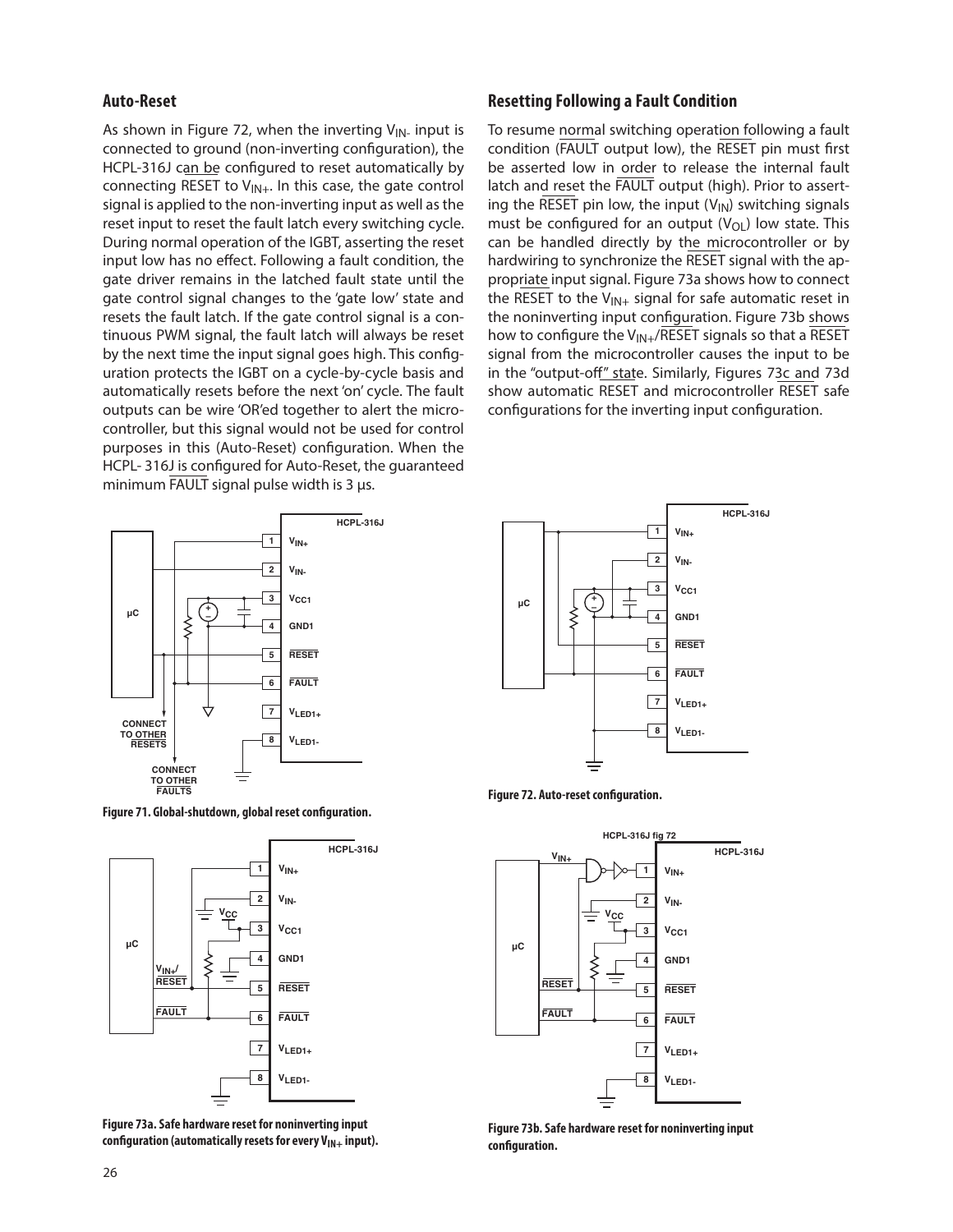# **User-Configuration of the HCPL-316J Output Side RG and Optional Resistor Rc:**

The value of the gate resistor  $R_G$  (along with  $V_{CC2}$  and  $V_{EE}$ ) determines the maximum amount of gate-charging/discharging current (ION,PEAK and IOFF,PEAK) and thus should be carefully chosen to match the size of the IGBT being driven. Often it is desirable to have the peak gate charge current be somewhat less than the peak discharge current (ION,PEAK < IOFF,PEAK). For this condition, an optional resistor ( $R_C$ ) can be used along with  $R_G$  to independently determine ION,PEAK and IOFF,PEAK without using a steering diode. As an example, refer to Figure 74. Assuming that  $R<sub>G</sub>$  is already determined and that the design  $I<sub>OH,PEAK</sub> =$  0.5 A, the value of  $R_C$  can be estimated in the following way:

$$
R_C + R_G = \frac{[V_{CC2} - V_{OH} - (V_{EE})]}{I_{OH,PEAK}}
$$

$$
= \frac{[4 \text{ V} - (-5 \text{ V})]}{0.5 \text{ A}}
$$

$$
= 18 \text{ }\Omega
$$

$$
R_C = 8 \text{ }\Omega
$$

See "Power and Layout Considerations" section for more information on calculating value of RG.



**Figure 73c. Safe hardware reset for inverting input configuration.**



**Figure 73d. Safe hardware reset for inverting input configuration**  (automatically resets for every V<sub>IN</sub>. input).



Figure 74. Use of R<sub>C</sub> to further limit I<sub>ON, PEAK</sub>.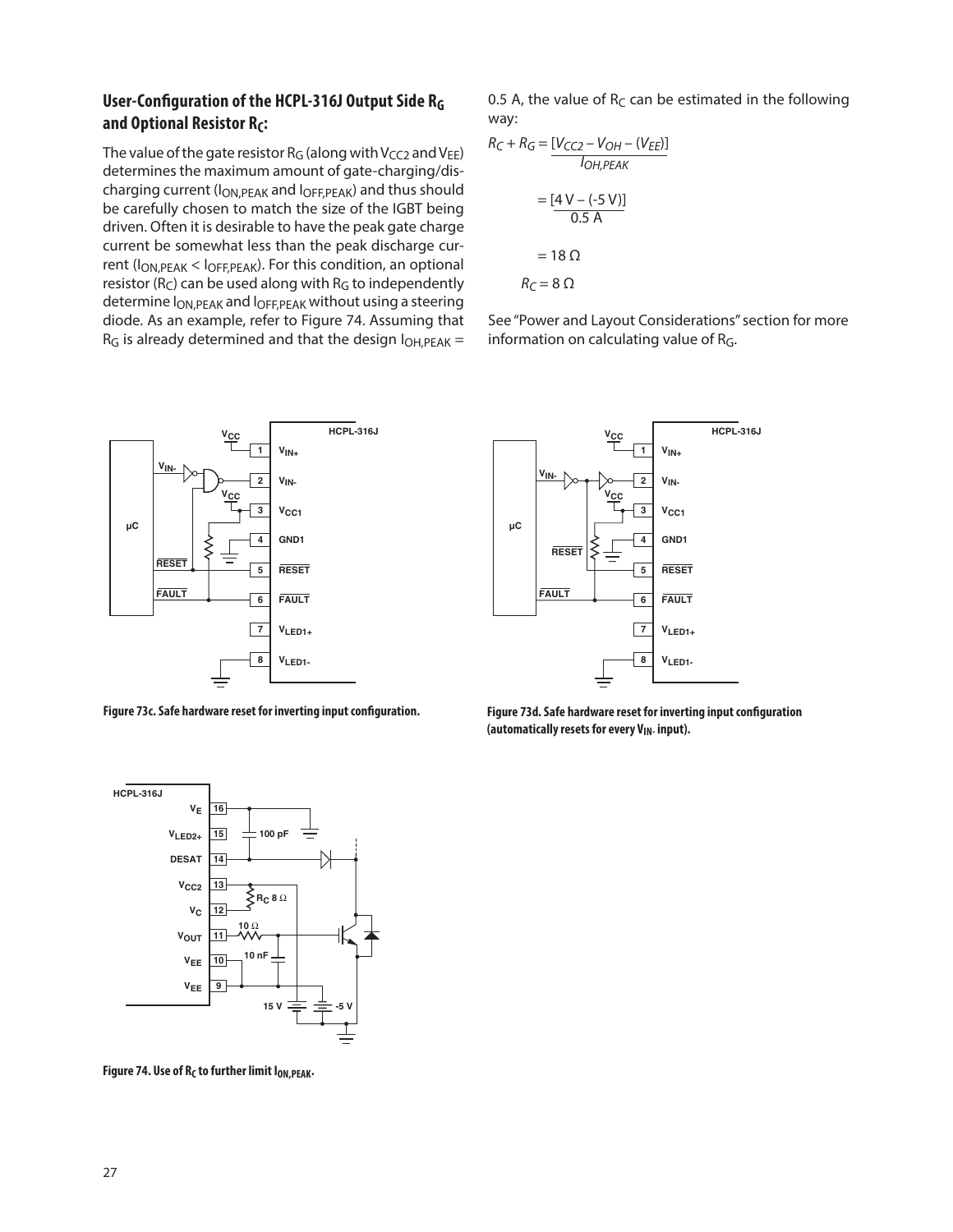# **Higher Output Current Using an External Current Buffer:**

To increase the IGBT gate drive current, a non-inverting current buffer (such as the npn/pnp buffer shown in Figure 75) may be used. Inverting types are not compatible with the desatura-tion fault protection circuitry and should be avoided. To preserve the slow IGBT turnoff feature during a fault condition, a 10 nF capacitor should be connected from the buffer input to  $V_{EE}$  and a 10  $\Omega$  resistor inserted between the output and the common npn/pnp base. The MJD44H11/MJD45H11 pair is appropriate for currents up to 8A maximum. The D44VH10/D45VH10 pair is appropriate for currents up to 15 A maximum.



**DESAT Diode and DESAT Threshold**

The DESAT diode's function is to conduct forward current, allowing sensing of the IGBT's saturated collectorto-emitter voltage,  $V_{\text{CESAT}}$ , (when the IGBT is "on") and to block high voltages (when the IGBT is "off"). During the short period of time when the IGBT is switching, there is commonly a very high  $dV_{CE}/dt$  voltage ramp rate across the IGBT's collector-to-emitter. This results in  $I_{CHARGF}$  (=  $C_{D-DFSAT}$  x dV $CF/dt$ ) charging current which will charge the blanking capacitor,  $C_{BLANK}$ . In order to minimize this charging current and avoid false DESAT triggering, it is best to use fast response diodes. Listed in the below table are fast-recovery diodes that are suitable for use as a DESAT diode ( $D_{DESAT}$ ). In the recommended application circuit shown in Figure 62, the voltage on pin 14 (DESAT) is  $V_{DESAT} = V_F + V_{CE}$ , (where  $V_F$  is the forward ON voltage of  $D_{DESAT}$  and  $V_{CE}$  is the IGBT collector-toemitter voltage). The value of  $V_{CE}$  which triggers DESAT to signal a FAULT condition, is nominally  $7V - V_F$ . If desired, this DESAT threshold voltage can be decreased by using multiple DESAT diodes in series. If *n* is the number of DESAT diodes then the nominal threshold value becomes  $V_{CE,FAULT(TH)} = 7 V - n \times V_F$ . In the case of using two diodes instead of one, diodes with half of the total required maximum reverse-voltage rating may be chosen.

|                    |                     |              | <b>Max. Reverse Voltage</b>  |                             |                         |
|--------------------|---------------------|--------------|------------------------------|-----------------------------|-------------------------|
| <b>Part Number</b> | <b>Manufacturer</b> | $t_{rr}(ns)$ | Rating, V <sub>RRM</sub> (V) | $V_F @ 0.25 \text{ mA} (V)$ | <b>Package Type</b>     |
| <b>MUR1100E</b>    | On-Semi             | 75           | 1000                         | < 0.5                       | 59-10 (axial leaded)    |
| MURA160T3G         | On-Semi             | 75           | 600                          | < 0.7                       | Case 403A (SMD)         |
| USIM-E3/5AT        | Vishay              | 75           | 1000                         | < 0.6                       | DO-214AC (SMD)          |
| SF1600-TR-E3       | Vishay              | 75           | 1600                         | < 0.6                       | SOD-57 (axial leaded)   |
| <b>SF38</b>        | Multicomp           | 35           | 600                          | < 0.5                       | DO-201AD (axial leaded) |

**Figure 75. Current buffer for increased drive current.**

#### **Power/Layout Considerations**

## **Operating Within the Maximum Allowable Power Ratings (Adjusting Value of RG):**

When choosing the value of  $R_G$ , it is important to confirm that the power dissipation of the HCPL-316J is within the maximum allowable power rating.

The steps for doing this are:

1. Calculate the minimum desired  $R_G$ ;

- 2. Calculate total power dissipation in the part referring to Figure 77. (Average switching *energy supplied to HCPL‑316J per cycle vs. RG* plot);
- 3. Compare the input and output power dissipation calculated in step #2 to the maximum recommended dissipation for the HCPL-316J. (If the maximum recommended level has been exceeded, it may be necessary to raise the value of  $R<sub>G</sub>$  to lower the switching power and repeat step #2.)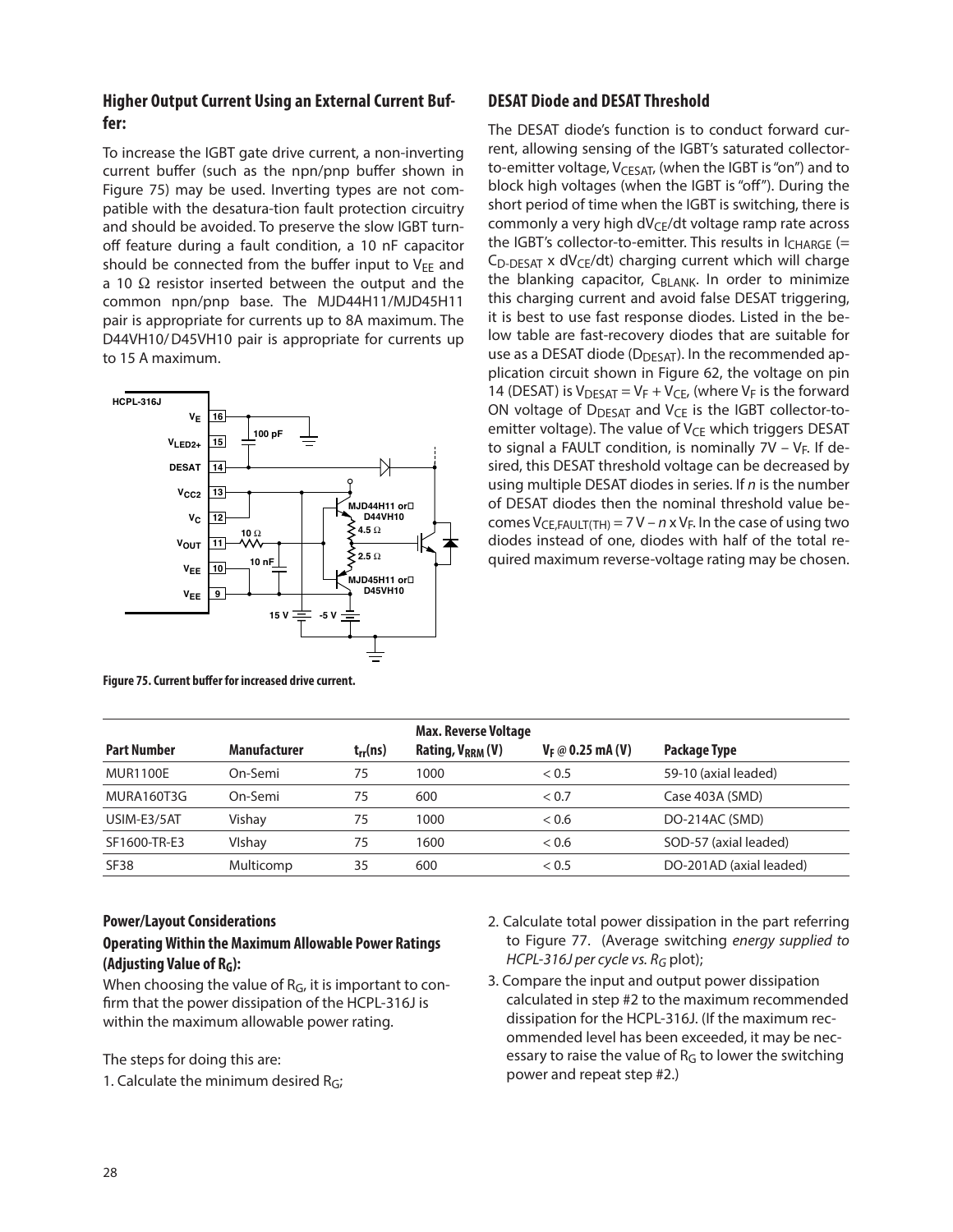*As an example,* the total input and output power dissipation can be calculated given the following conditions:

- $\cdot$  I<sub>ON, MAX</sub>  $\sim$  2.0 A
- $V_{CC2} = 18 V$
- $V_{FF} = -5 V$
- $\cdot$  f<sub>CARRIER</sub> = 15 kHz

#### *Step 1***: Calculate R<sub>G</sub> minimum from I<sub>OL</sub> peak specification:**

To find the peak charging  $I_{OL}$  assume that the gate is initially charged the steady-state value of  $V_{EE}$ . Therefore apply the following relationship:

$$
R_G = \frac{[V_{OH}@650 \,\mu A - (V_{OL} + V_{EE})]}{I_{OL,PEAK}}
$$

$$
= \frac{[V_{CC2} - 1 - (V_{OL} + V_{EE})]}{I_{OL,PEAK}}
$$

$$
= \frac{18 \,V - 1 \,V - (1.5 \,V + (-5 \,V))}{2.0 \,A}
$$

$$
= 10.25 \,\Omega
$$

$$
\approx 10.5 \,\Omega \text{ (for a 1% resistor)}
$$

(Note from Figure 76 that the real value of  $I<sub>OL</sub>$  may vary from the value calculated from the simple model shown.)

#### *Step 2***: Calculate total power dissipation in the HCPL-316J:**

The HCPL-316J total power dissipation  $(P_T)$  is equal to the sum of the input-side power  $(P_1)$  and output-side power  $(P<sub>O</sub>)$ :

$$
P_T = P_I + P_O
$$
  
\n
$$
P_I = I_{CC1} * V_{CC1}
$$
  
\n
$$
P_O = P_{O(BIAS)} + P_{O,SWTICH}
$$
  
\n
$$
= I_{CC2} * (V_{CC2} - V_{EE}) + E_{SWITCH} * f_{SWITCH}
$$
  
\nwhere,



Figure 76. Typical peak I<sub>ON</sub> and I<sub>OFF</sub> currents vs. Rg (for **HCPL-316J output driving an IGBT rated at 600 V/100 A.**

 $P<sub>O(BIAS)</sub>$  = steady-state power dissipation in the HC-PL-316J due to biasing the device.

 $P<sub>O(SWITCH)</sub>$  = transient power dissipation in the HC-PL-316J due to charging and discharging power device gate.

ESWITCH = Average Energy dissipated in HCPL-316J due to switching of the power device over one switching cycle (µJ/cycle).

 $f_{SWITCH}$  = average carrier signal frequency.

For  $R_G = 10.5$ , the value read from Figure 77 is  $E_{SWITCH}$  $=$  6.05 µJ. Assume a worst-case average  $I_{CC1} = 16.5$  mA (which is given by the average of  $C_{CH}$  and  $C_{CH}$ ). Similarly the average  $I_{CC2} = 5.5$  mA.

$$
P_1 = 16.5 \text{ mA} * 5.5 \text{ V} = 90.8 \text{ mW}
$$

$$
P_O = P_{O(B|AS)} + P_{O,SWITCH}
$$

- $= 5.5$  mA  $*$  (18 V (-5 V)) + 6.051  $\mu$ J  $*$  15 kHz
- $= 126.5$  mW + 90.8 mW
- $= 217.3$  mW

#### *Step 3***: Compare the calculated power dissipation with the absolute maximum values for the HCPL-316J:**

For the example,

 $P_1 = 90.8$  mW < 150 mW (abs. max.) ) **OK** 

 $P_{\Omega}$  = 217.3 mW < 600 mW (abs. max.) ) **OK** 

Therefore, the power dissipation absolute maximum rating has not been exceeded for the example.

Please refer to the following *Thermal Model* section for an explanation on how to calculate the maximum junction temperature of the HCPL-316J for a given PC board layout configuration.



**Figure 77. Switching energy plot for calculating average Pswitch (for HCPL-316J output driving an IGBT rated at 600 V/100 A).**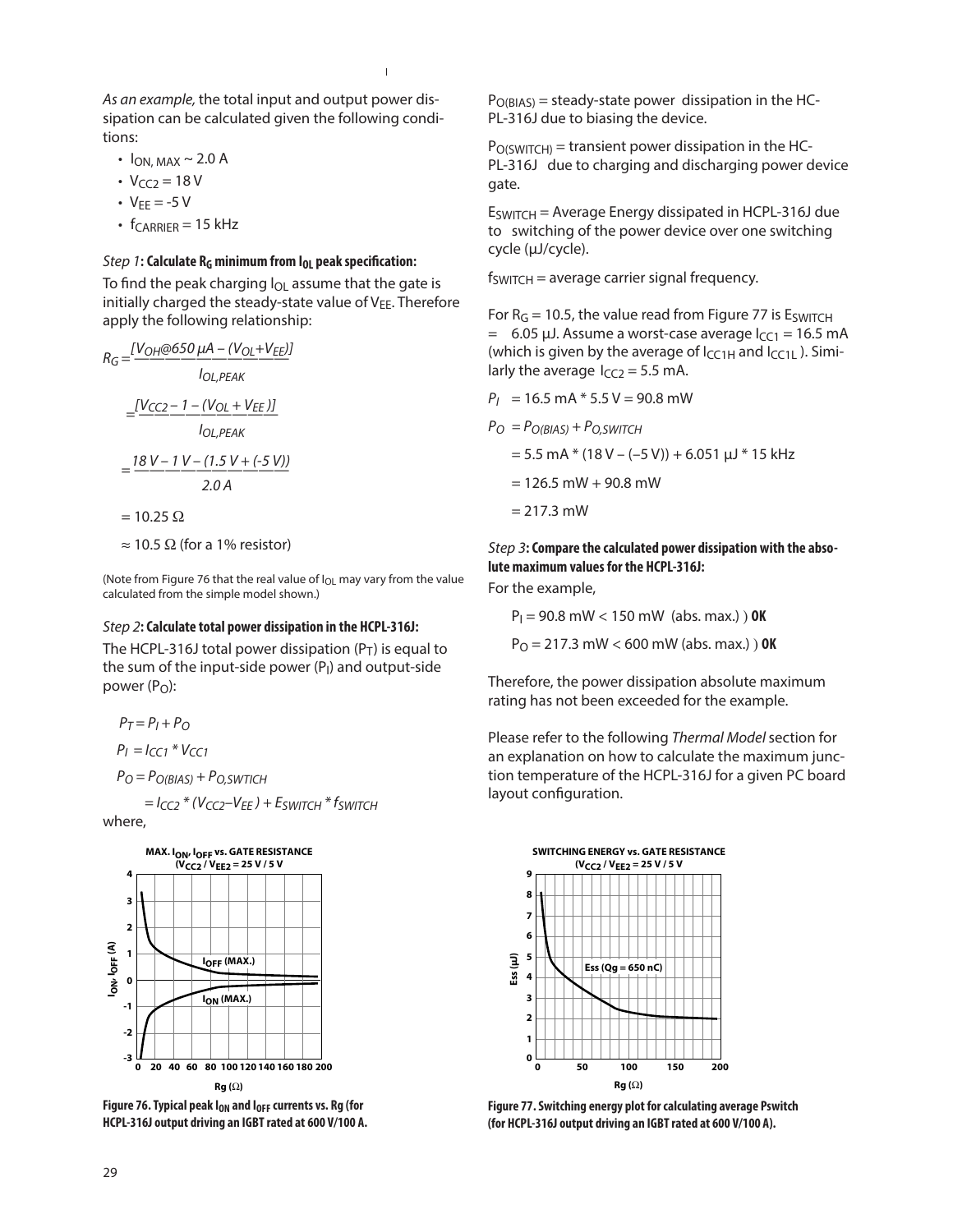#### **Thermal Model**

The HCPL-316J is designed to dissipate the majority of the heat through pins 4 for the input IC and pins 9 and 10 for the output IC. (There are two  $V_{FF}$  pins on the output side, pins 9 and 10, for this purpose.) Heat flow through other pins or through the package directly into ambient are considered negligible and not modeled here.

In order to achieve the power dissipation specified in the absolute maximum specification, it is imperative that pins 4, 9, and 10 have ground planes connected to them. As long as the maximum power specification is not exceeded, the only other limitation to the amount of power one can dissipate is the absolute maximum junction temperature specification of 125°C. The junction temperatures can be calculated with the following equations:

$$
T_{ji} = P_i (\theta_{i4} + \theta_{4A}) + T_A
$$
  
\n
$$
T_{io} = P_o (\theta_{o9,10} + \theta_{9,10A}) + T_A
$$

where  $P_i$  = power into input IC and  $P_o$  = power into output IC. Since  $\theta_{4A}$  and  $\theta_{9,10A}$  are dependent on PCB layout and airflow, their exact number may not be available. Therefore, a more accurate method of calculating the junction temperature is with the following equations:

 $T_{ii} = P_i \theta_{i4} + T_{P4}$  $T_{io} = P_o\theta_{o9,10} + T_{P9,10}$ 

These equations, however, require that the pin 4 and pins 9, 10 temperatures be measured with a thermal couple on the pin at the HCPL-316J package edge.

From the earlier power dissipation calculation example:

 $P_i = 90.8$  mW,  $P_o = 217.3$  mW,  $T_A = 100$ °C, and assuming the thermal model shown in Figure 77 below.

$$
T_{ji} = (90.8 \text{ mW})(60^{\circ}C/W + 50^{\circ}C/W) + 100^{\circ}C
$$
  
= 110^{\circ}C  

$$
T_{jo} = (217.3 \text{ mW})(30^{\circ}C/W + 50^{\circ}C/W) + 100^{\circ}C
$$
  
= 117^{\circ}C

both of which are within the absolute maximum specification of 125°C.

If we, however, assume a worst case PCB layout and no air flow where the estimated *q4A* and *q9,10A* are 100°C/W. Then the junction temperatures become

 $T_{ii} = (90.8 \,\text{mW})(60^{\circ}\text{C/W} + 100^{\circ}\text{C/W}) + 100^{\circ}\text{C}$  $= 115^{\circ}C$  $T_{jo} = (217.3 \text{ mW})(30^{\circ} \text{C/W} + 100^{\circ} \text{C/W}) + 100^{\circ} \text{C}$  $= 128^{\circ}C$ 

The output IC junction temperature exceeds the absolute maximum specification of 125°C. In this case, PCB layout and airflow will need to be designed so that the junction temperature of the output IC does not exceed 125°C.

If the calculated junction temperatures for the thermal model in Figure 78 is higher than 125°C, the pin temperature for pins 9 and 10 should be measured (at the package edge) under worst case operating environment for a more accurate estimate of the junction temperatures.



**Figure 78. HCPL-316J thermal model.**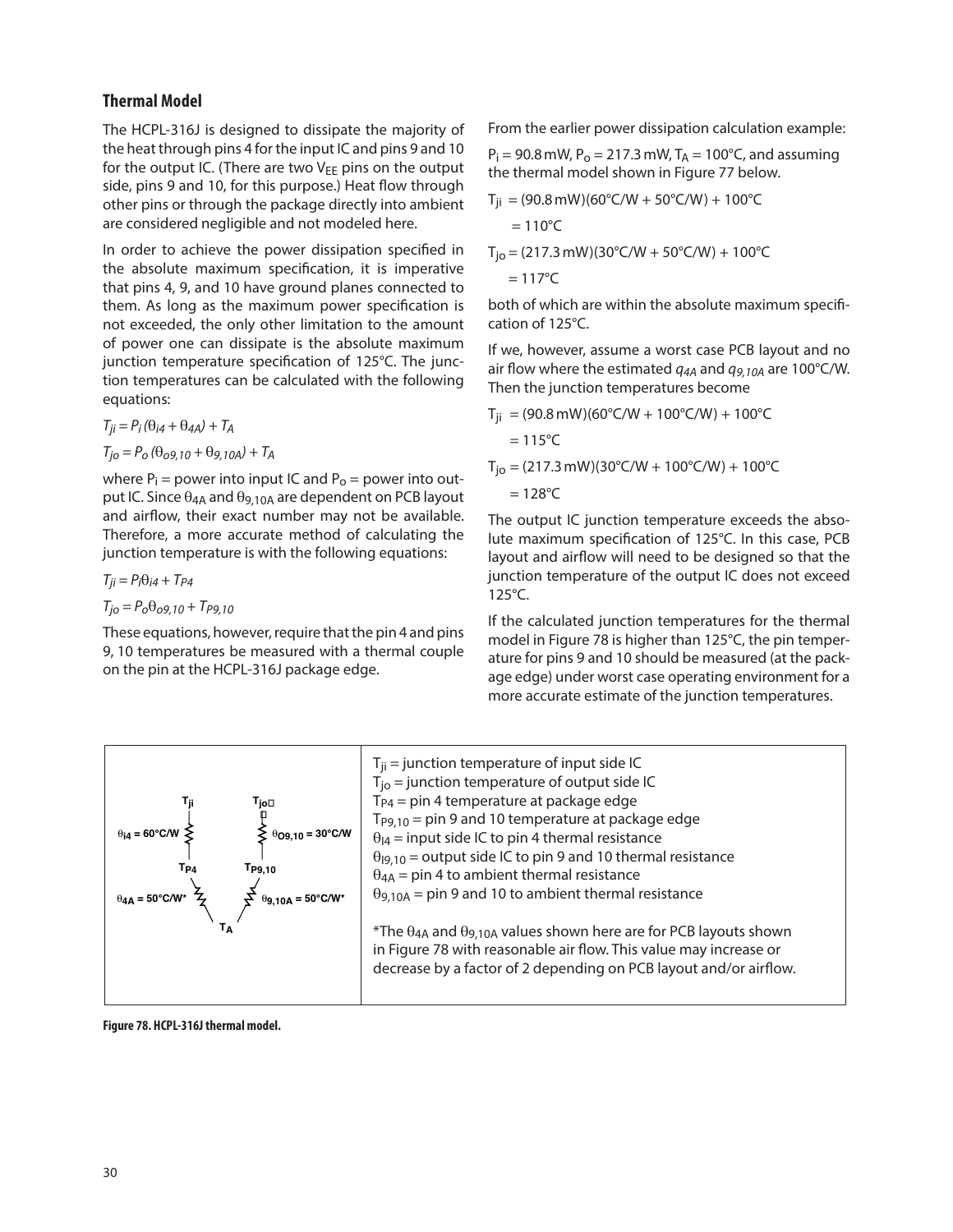#### **Printed Circuit Board Layout Considerations**

Adequate spacing should always be maintained between the high voltage isolated circuitry and any input referenced circuitry. Care must be taken to provide the same minimum spacing between two adjacent high-side isolated regions of the printed circuit board. Insufficient spacing will reduce the effective isolation and increase parasitic coupling that will degrade CMR performance.

The placement and routing of supply bypass capacitors requires special attention. During switching transients, the majority of the gate charge is supplied by the bypass capacitors. Maintaining short bypass capacitor trace lengths will ensure low supply ripple and clean switching waveforms.

Ground Plane connections are necessary for pin 4 (GND1) and pins 9 and 10 ( $V_{EE}$ ) in order to achieve maximum power dissipation as the HCPL-316J is designed to dissipate the majority of heat generated through these pins. Actual power dissipation will depend on the application environment (PCB layout, air flow, part placement, etc.) See the Thermal Model section for details on how to estimate junction temperature.

The layout examples below have good supply bypassing and thermal properties, exhibit small PCB footprints, and have easily connected signal and supply lines. The four examples cover single sided and double sided component placement, as well as minimal and improved performance circuits.





Total Area- 0.39 sq. in. **Bottom** 

Minimum Components placed on one side



**Figure 79. Recommended layout(s).**

Maximum Components placed on two sides



Total Area- 0.46 sq. in. **Bottom** 

Maximum Components placed on one side





Total Area- 0.61 sq. in.